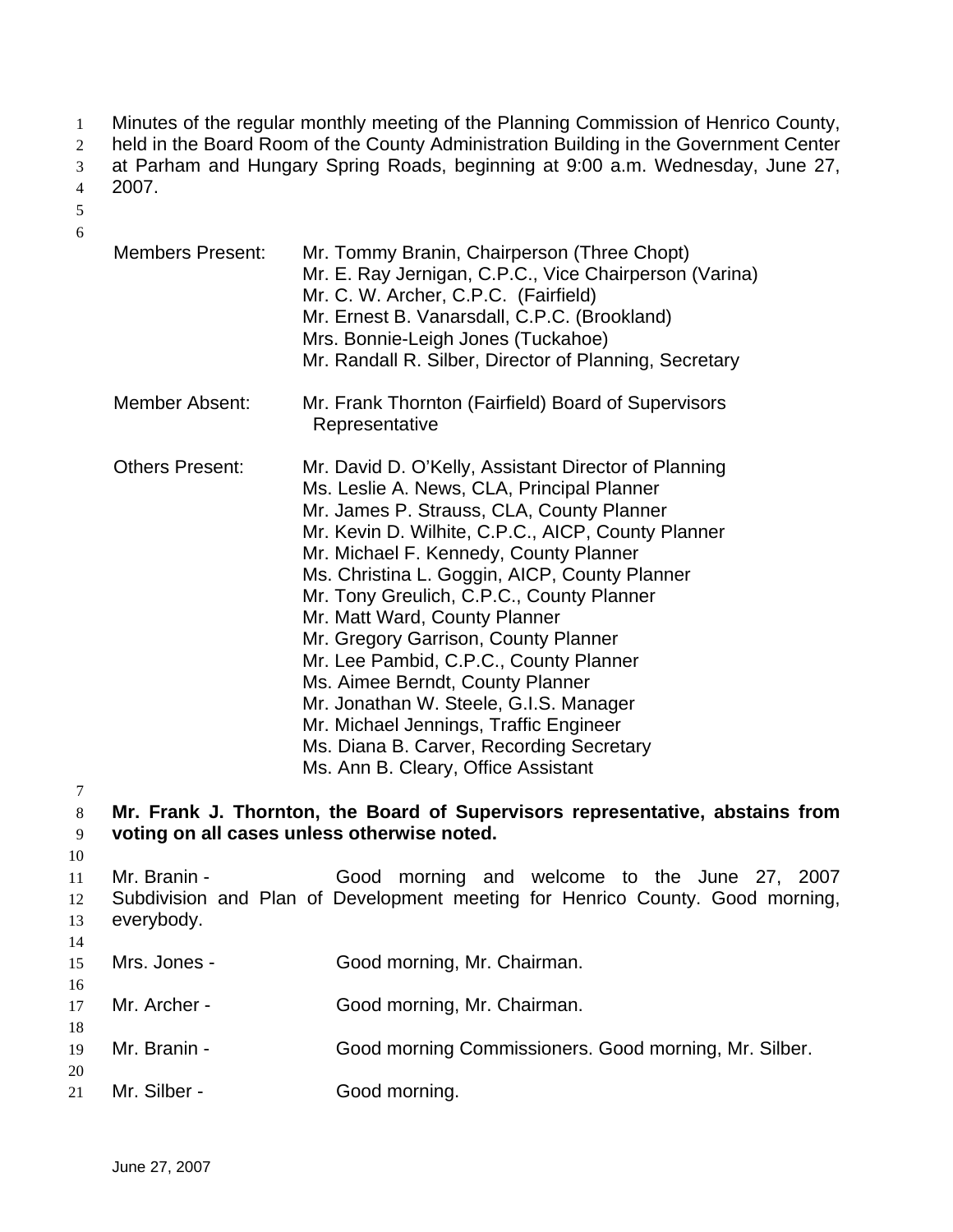Mr. Branin - **Our supervisor, Mr. Frank Thornton, who sits on this** Commission, is going to be running a little bit late today. Normally, we would welcome him with open arms. Mr. Silber, do you want to take it from here? 22 23 24 25 26 27 28 29 30 31 32 33 34 35 36 37 38 39 40 41 42 43 44 45 46 47 48 49 50 51 52 53 54 55 56 57 Mr. Silber - Yes sir. Thank you, Mr. Chairman, Mr. Vanarsdall - Mr. Chairman, we're glad to have you back with us. Mr. Jernigan did an excellent job in substituting, so you have trained him nicely. But we're glad to have you back. Mr. Jernigan - Thank you, Mr. Vanarsdall. Mr. Branin - Now that you've brought that up, Mr. Vanarsdall, Mr. Jernigan, thank you. Mr. Silber. Mr. Silber - Yes sir. Thank you, Mr. Chairman, Members of the Commission. We do have a quorum and we can conduct business. I presume we can move forward. The first item on the agenda would be consideration of deferrals and withdrawals, and we have two deferrals this morning. Ms. News, can you tell us about those, please? Ms. News - Yes, sir. Good morning Members of the Commission. We have two requests for deferrals this morning and have had a third added. The first item is on page 3 of your agenda and located in the Fairfield District. This is Transfer of Approval POD-52-03, Virginia Center Station – Kim Property. The applicant is requesting a deferral to the July 25, 2007 meeting. **TRANSFER OF APPROVAL**  POD-52-03 Virginia Center Station – Kim Property – Brook Road **Jeffrey Meyer for Kim Won Kim and Boo Ok Kim (The Kim's):** Request for transfer of approval as required by Chapter 24, Section 24-106 of the Henrico County Code from Virginia Center Inc. and VC Silver, LLC to Kim Wan Kim and Boo Ok Kim. The 2.439-acre site contains building B and is a portion of the overall 7.324 acre site. It is located at the northeast corner of Brook Road (U.S. Route 1) and Virginia Center Parkway on parcel 784-768- 2228. The zoning is M-1, Light Industrial District. County water and sewer. **(Fairfield)**  Mr. Branin - Is anyone in opposition to deferral of POD-52-03, Virginia Center Station - Kim Property? No one? Mr. Archer - Mr. Chairman, I move deferral of TOA POD-52-03, Virginia Center Station - Kim Property, to the July 25, 2007 meeting at the applicant's request.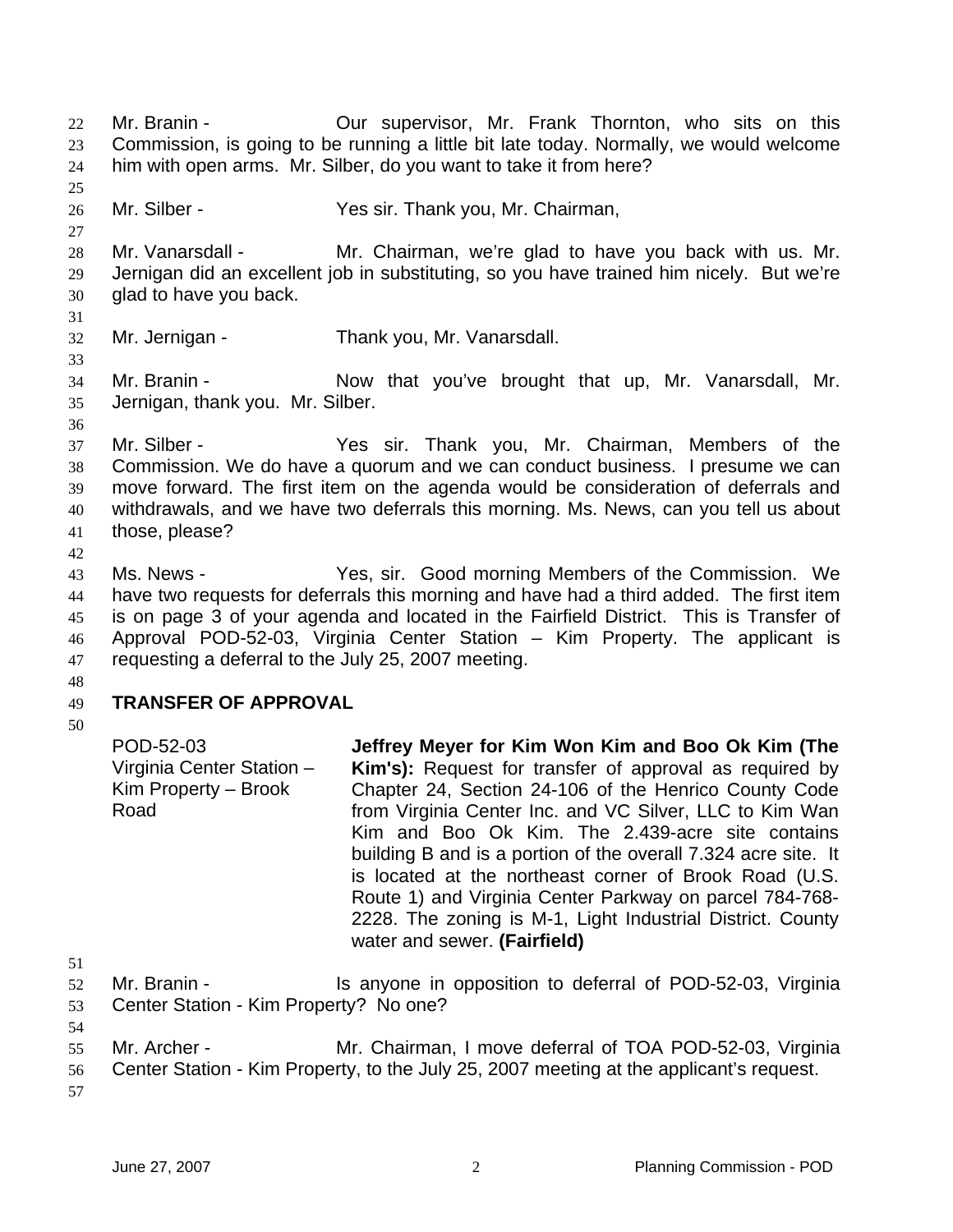- 58 Mr. Vanarsdall Second.
- 60 61 Mr. Branin - **Motion made by Mr. Archer, seconded by Mr. Vanarsdall. All** in favor say aye. All opposed say no. The ayes have it, the motion carries.
- 62

59

63 64 65 At the request of the applicant, the Planning Commission deferred the transfer of approval request for POD-52-03, Virginia Center Station - Kim Property, to its July 25, 2007 meeting.

66

67 68 69 Ms. News - The next item is located in the Brookland District. This is on page 11 of your agenda, POD-35-07, McDonald's at Staples Mill Road. The applicant is requesting a deferral to the July 25, 2007 meeting.

70

#### 71 **PLAN OF DEVELOPMENT & LIGHTING PLAN**

72

POD-35-07 McDonalds @ Staples Mill Square – Staples Mill Road **Carter Design for Staples Mill Square Associates, LLD and McDonald's USA, LLC:** Request for approval of a plan of development and lighting plan as required by Chapter 24, Section 24-106 of the Henrico County Code, to construct a one-story, 4,382 square foot restaurant with drive-thru facilities in an existing shopping center. The 1.321-acre site is located on the north line of Staples Mill Road (U.S. Route 33) approximately 1,100 feet east of Hungary Spring Road on parcel 768-757-2542 and part of parcel 769-757-1082. The zoning is B-2C, Business District (Conditional). County water and sewer. **(Brookland)** 

73

76

74 75 Mr. Branin - The Is anyone in opposition to the deferral of POD-35-07, McDonalds @ Staples Mill Square? No one?

77 78 Mr. Vanarsdall - I move POD-35-07, McDonalds @ Staples Mill Square be deferred at the applicant's request to the July 25, 2007 meeting.

- 79 80
	- Mrs. Jones Second.
- 82 83 Mr. Branin - **Motion made by Mr. Vanarsdall, seconded by Mrs. Jones. All** in favor say aye. All opposed say no. The ayes have it, the motion carries.
- 84

87

- 85 86 At the request of the applicant, the Planning Commission deferred POD-35-07, McDonalds @ Staples Mill Square, to its July 25, 2007 meeting.
- 88 89 90 Ms. News - Next on page 18 of your agenda, we've had an added item. This is located in the Varina District, SUB-39-07, Hanover Meadows. The applicant is requesting a deferral to the July 25, 2007 meeting.
- 91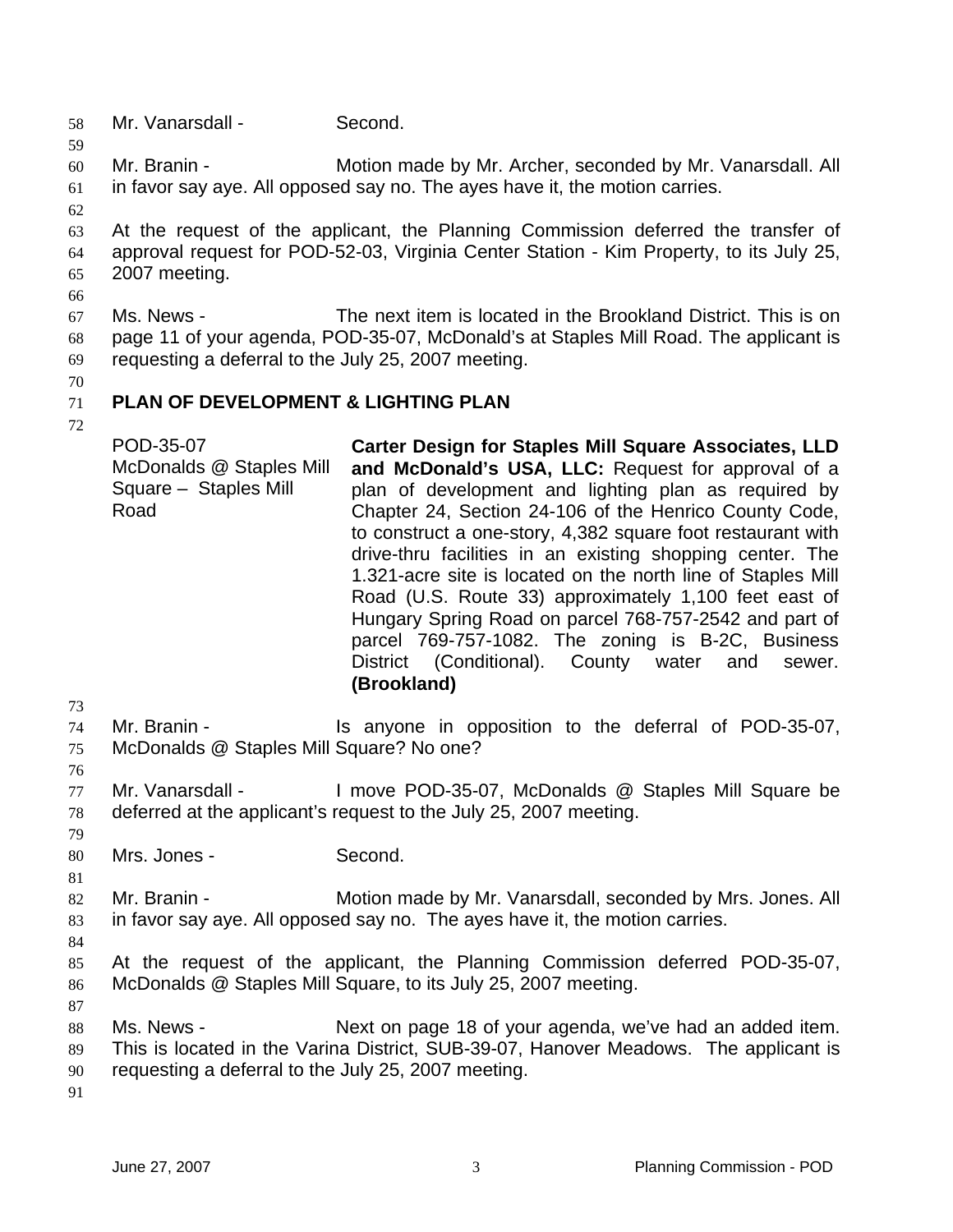# 92 **SUBDIVISION**

93

SUB-39-07 Hanover Meadows (June 2007 Plan) Hanover and Meadow Roads **Parker Design Group, Inc. for Raj Prasad and Randy Powers:** The 15.93-acre site proposed for a subdivision of 11 single-family homes is located 65 feet northeast of Midage Road, 267 Hanover Road, on parcels 830-721- 1453, 5808 and part of 830-720-7285. The zoning is A-1, Agricultural District. County water and sewer. **(Varina) 11 Lots** Mr. Branin - The Is anyone in opposition to the deferral of SUB-39-07, Hanover Meadows (June 2007 Plan)? No one? Mr. Jernigan - With that, Mr. Chairman, I move for deferral of SUB-39-07, Hanover Meadows (June 2007 Plan) to the July 25, 2007 meeting, by request of the applicant. Mrs. Jones - Second. Mr. Branin - **Motion made by Mr. Jernigan, seconded by Mrs. Jones. All** in favor say aye. All opposed say no. The ayes have it, the motion carries. At the request of the applicant, the Planning Commission deferred SUB-39-07, Hanover Meadows (June 2007 Plan), to its July 25, 2007 meeting. Ms. News - That is all we have. Mr. Silber - No deferrals on behalf of the Planning Commission this morning? Seeing none, next on the agenda would be consideration of the expedited items. These are items that are placed on a separate agenda because of the minor nature of the plans, staff has no outstanding issues on them, the applicant is in agreement with the conditions placed on the plan, and the Planning Commissioner from the District is comfortable with the request. If there is opposition to any of these found on the expedited agenda, they would be pulled off and heard in the order of the full agenda. I believe this morning we have three items on our expedited agenda. Ms. News? Ms. News - The first item is on page 4 of your agenda and is located in the Three Chopt District. It is the transfer of approval of POD-57-81, Deep Run Business Center. Staff recommends approval.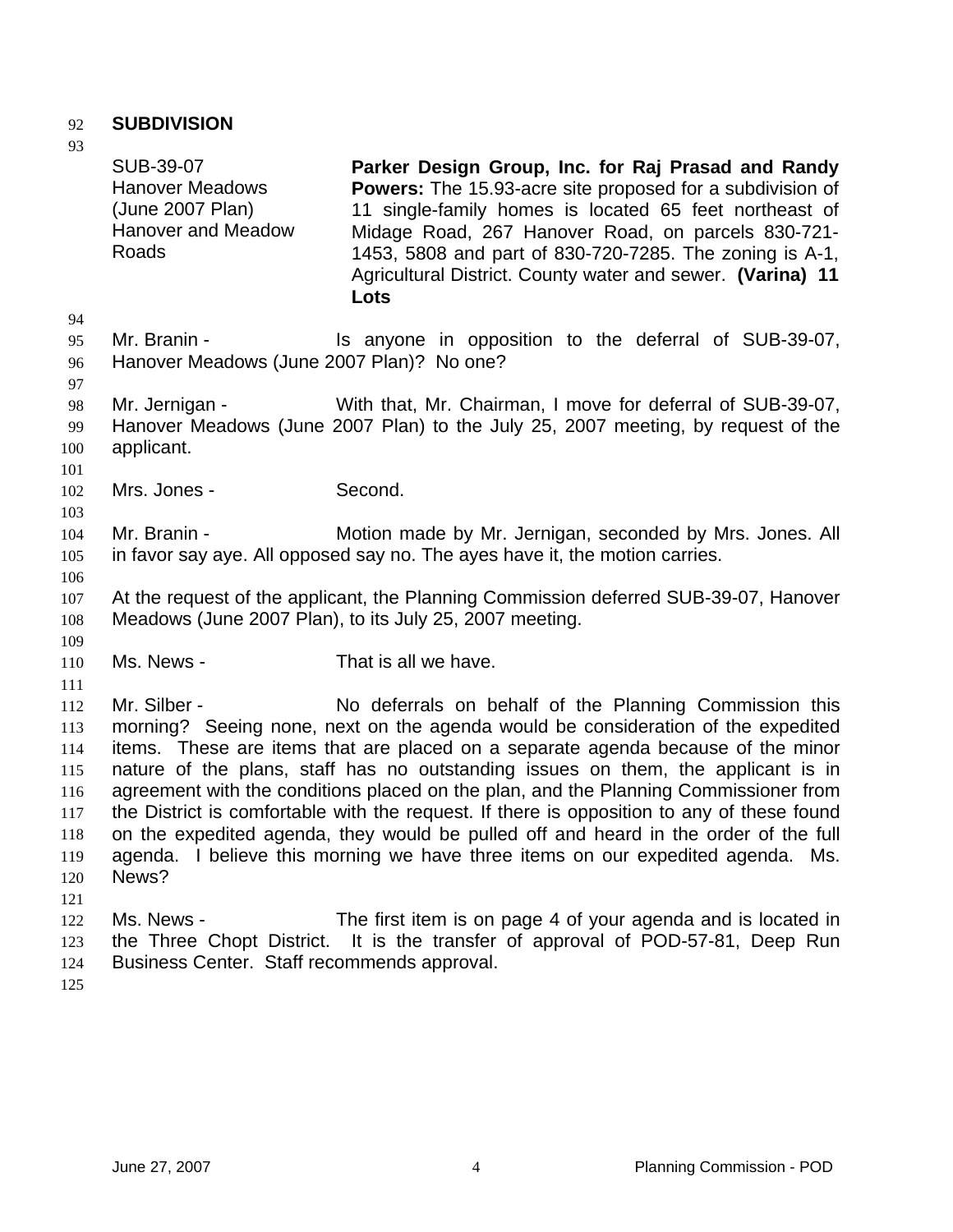# 126 **TRANSFER OF APPROVAL**

127

128 129 130 131 132 133 134 135 136 137 138 139 140 141 142 143 144 145 146 147 148 149 150 151 POD-57-81 Deep Run Business **Center** W. Broad Street and Deep Rock Road **Edmunds & Williams for 1982 Fort Street Land Trust:**  Request for transfer of approval as required by Chapter 24, Section 24-106 of the Henrico County Code from VA Exploration Inc. Et Als and Deep Run Business Center to 1982 Fort Street Land Trust. The 3.0-acre site is located at the southeast corner of Deep Rock Road and W. Broad Street (U.S. Route 250) on parcel 751-759-5660. The zoning is M-1, Light Industrial District. County water and sewer. **(Three Chopt)**  Mr. Branin - The Is anyone in opposition to the transfer of approval for POD-57-81, Deep Run Business Center? No one? Then I'd like to move that TOA POD-57- 81, Deep Run Business Center, be placed on the expedited agenda with recommendation for approval. Mr. Jernigan - Second. Mr. Branin - Motion made by Mr. Branin, seconded by Mr. Jernigan. All in favor say aye. All opposed say no. The ayes have it, the motion carries. The Planning Commission approved the transfer of approval request for POD-57-81, Deep Run Business Center, subject to the standard and added conditions previously approved and the following additional conditions: 1. The site deficiencies, as identified in the inspection report, dated June 13, 2007 shall be corrected by October 1, 2007. Ms. News - Next on page 6 of your agenda and located in the Fairfield District is POD-21-07, Pizza Hut at Glen Lea Shopping Center. Staff recommends approval. **PLAN OF DEVELOPMENT (Deferred from the May 23, 2007 Meeting)**  POD-21-07 Pizza Hut @ Glen Lea Shopping Center 2204 E. Laburnum Avenue **Hurt & Proffitt, Inc. for Regency Centers LP and Colonial Foods, L.L.C.:** Request for approval of a plan of development as required by Chapter 24, Section 24-106 of the Henrico County Code, for a façade renovation and 531 square foot addition to an existing one-story, 2,844 square foot restaurant. The .50-acre site is located in an existing shopping center, on the northwest corner of the

152

intersection of Mechanicsville Turnpike and E. Laburnum Avenue on part of parcel 802-736-8028. The zoning is B-2, Business District. County water and sewer. **(Fairfield)**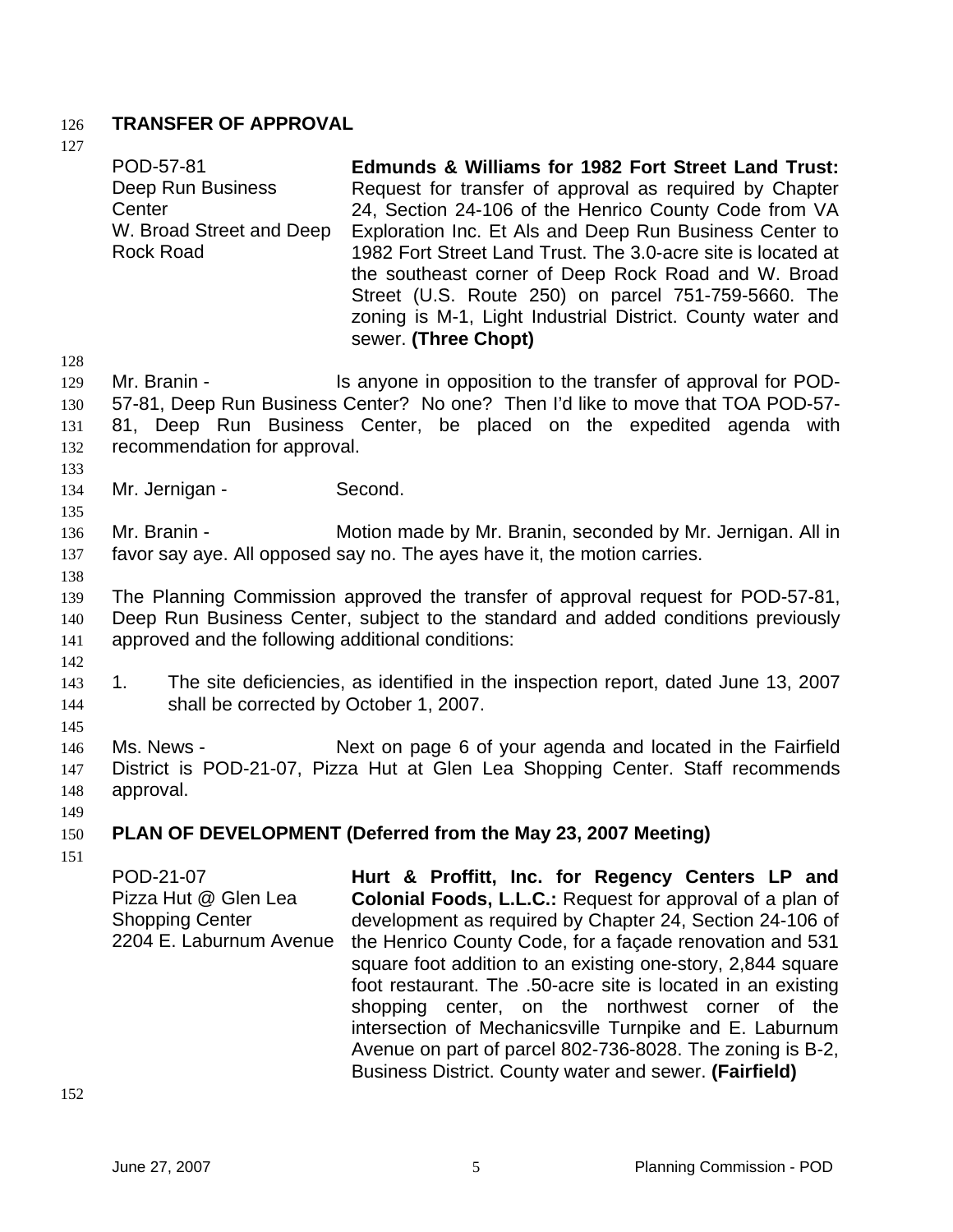- Mr. Branin The State of the anyone in opposition to POD-21-07, Pizza Hut @ Glen Lea Shopping Center? No one? Mr. Archer. 154 155 156 157 158 159 160 161 Mr. Archer - Mr. Chairman, I move for approval of POD-21-07, Pizza Hut @ Glen Lea Shopping Center, subject to the plan annotations, standard conditions for developments of this type, and the additional conditions 24 through 35. Mrs. Jones - Second.
- 162 163 Mr. Branin - **Motion made by Mr. Archer, seconded by Mrs. Jones. All in** favor say aye. All opposed say no. The ayes have it, the motion carries.
- 164

- 165 166 167 The Planning Commission approved POD-21-07, Pizza Hut @ Glen Lea Shopping Center, subject to annotations on the plans, the standard conditions attached to these minutes for developments of this type, and the following additional conditions:
- 168
- 169 170 171 172 173 24. The easements for drainage and utilities as shown on approved plans shall be granted to the County in a form acceptable to the County Attorney prior to any occupancy permits being issued. The easement plats and any other required information shall be submitted to the County Real Property Agent at least sixty (60) days prior to requesting occupancy permits.
- 174 175 25. The developer shall provide fire hydrants as required by the Department of Public Utilities and Division of Fire.
- 176 26. Outside storage shall not be permitted.
- 177 178 179 180 181 182 27. The developer shall install an adequate restaurant ventilating and exhaust system to minimize smoke, odors, and grease vapors. The plans and specifications shall be included with the building permit application for review and approval. If, in the opinion of the County, the type system provided is not effective, the Commission retains the rights to review and direct the type of system to be used.
- 183 184 185 28. Any necessary off-site drainage and/or water and sewer easements must be obtained in a form acceptable to the County Attorney prior to final approval of the construction plans.
- 186 187 188 29. Deviations from County standards for pavement, curb or curb and gutter design shall be approved by the County Engineer prior to final approval of the construction plans by the Department of Public Works.
- 189 190 30. The conceptual master plan, as submitted with this application, is for planning and information purposes only.
- 191 192 193 194 195 196 31. The location of all existing and proposed utility and mechanical equipment (including HVAC units, electric meters, junction and accessory boxes, transformers, and generators) shall be identified on the landscape plans. All equipment shall be screened by such measures as determined appropriate by the Director of Planning or the Planning Commission at the time of plan approval. 32. Only retail business establishments permitted in a B- 2 zone may be located in
- 197 this center.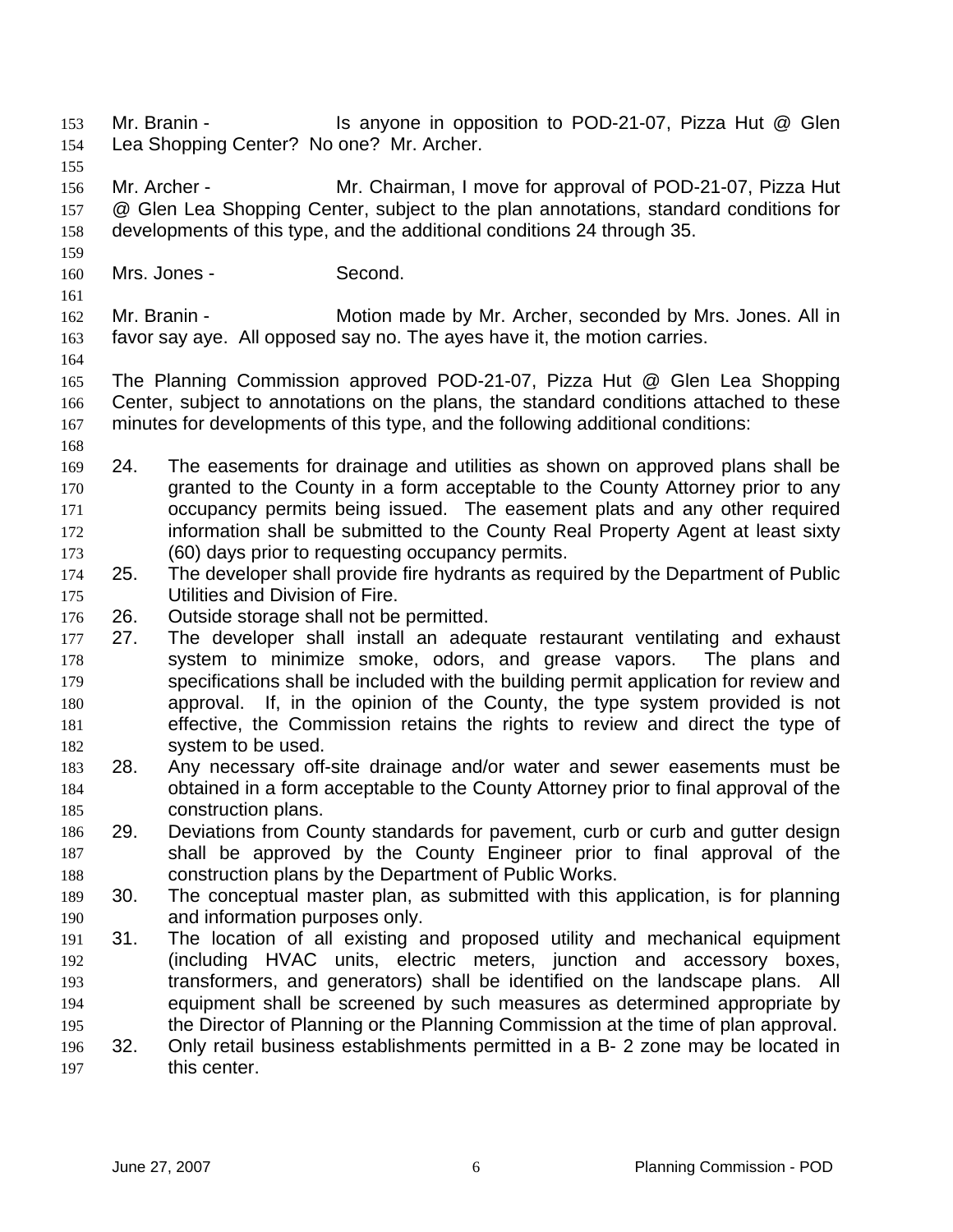| 198 33. | The ground area covered by all the buildings shall not exceed in the aggregate |  |
|---------|--------------------------------------------------------------------------------|--|
| 199     | 25 percent of the total site area.                                             |  |

- 200 201 34. No merchandise shall be displayed or stored outside of the building or on sidewalks.
- 202 203 204 35. The shopping center owner shall be responsible for updating landscaping features to be consistent with the shopping center's previously approved landscape plan prior to issuance of a certificate of occupancy.
- 206 207 208 Ms. News - The final item is on page 17 of your agenda and located in the Brookland District. This is SUB-38-07, Winston Trace (June 2007 Plan) for 12 lots. Staff recommends approval.
- 210 **SUBDIVISION**
- 211

209

205

SUB-38-07 Winston Trace (June 2007 Plan) 10150 – 10220 Winston **Boulevard QMT for Robert P. Bains:** The 4.19-acre site proposed for a subdivision of 12, single-family homes is located on the west line of Winston Boulevard in between Winston Court and Blackburn Road on parcels 772-763-4125 and 4443. The zoning is R-3, One-Family Residence District. County water and sewer. **(Brookland) 12 Lots**

- 212
- 213 Mr. Branin - Is anyone in opposition to SUB-38-07, Winston Trace (June
- 214 2007 Plan)? No one?
- 215
- 216 217 218 219 Mr. Vanarsdall - I move SUB-38-07, Winston Trace (June 2007 Plan), be approved on the expedited agenda with the annotations on the plan, the standard conditions for subdivisions served by public utilities, and the following additional conditions 12 through 17.
- 220 221

222

- Mr. Jernigan Second.
- 223 224 Mr. Branin - **Motion made by Mr. Vanarsdall, seconded by Mr. Jernigan.** All in favor say aye. All opposed say no. The ayes have it, the motion carries.
- 226 227 228 229 The Planning Commission granted conditional approval to SUB-38-07, Winston Trace (June 2007 Plan), subject to the standard conditions attached to these minutes for subdivisions served by public utilities, the annotations on the plans and the following additional conditions:
- 230
- 231 232 12. The plan must be redesigned to provide at least the 80-foot minimum lot width required and as regulated by Chapter 24, of the Henrico County Code.
- 233 234 235 236 13. The detailed plant list and specifications for the landscaping to be provided within the 25-foot-wide planting strip easement along Winston Boulevard shall be submitted to the Department of Planning for review and approval prior to recordation of the plat.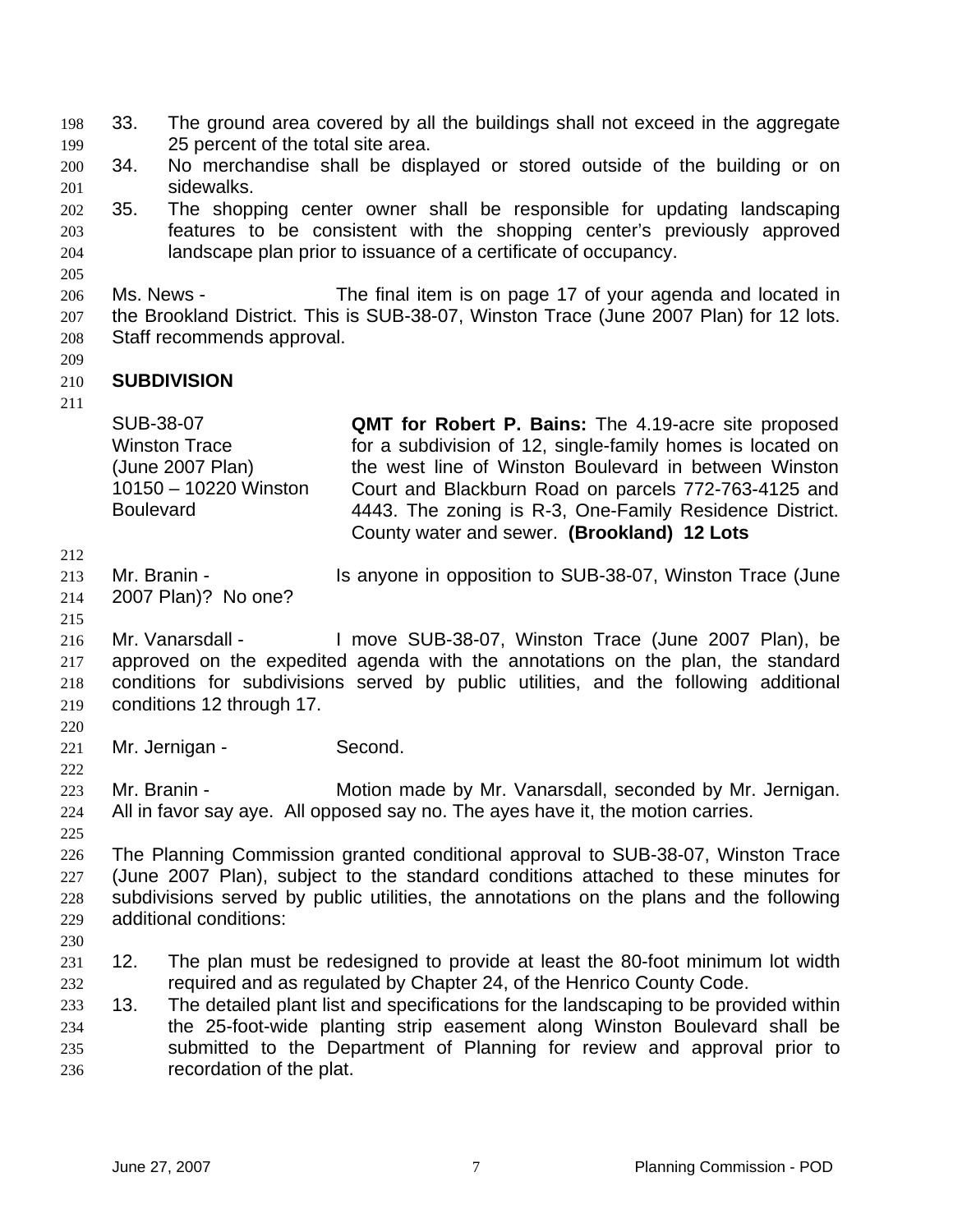14. Any future building lot containing a BMP, sediment basin or trap and located within the buildable area for a principal structure or accessory structure may be developed with engineered fill. All material shall be deposited and compacted in accordance with the Virginia Uniform Statewide Building Code and geotechnical guidelines established by a professional engineer. A detailed engineering report shall be submitted for the review and approval by the Building Official prior to the issuance of a building permit on the affected lot. A copy of the report and recommendations shall be furnished to the Directors of Planning and Public Works. 237 238 239 240 241 242 243 244 245

- 246 247 15. Blackburn Road unimproved shall be vacated prior to recordation of the subdivision plat.
- 248 249 16. Provide documentation that Faith Baptist Church will meet the parking requirements prior to final approval of the construction plans.
- 250 251 17. The subdivision construction plans shall contain the details for relocating and rearranging the parking lot for Faith Baptist Church.
- 253 Ms. News - That completes the expedited agenda.

254 255 256 257 258 259 260 Mr. Silber - Next on your agenda would be consideration of Extension of Conditional Subdivision Approvals. All of the items needing to be extended, as far as these conditional subdivision approvals are concerned, can be handled administratively. These do not require any Planning Commission action. There are four on the agenda for informational purposes. Ms Goggin is here to answer questions the Commission may have on these four.

261

252

#### 262 **SUBDIVISION EXTENSIONS OF CONDITIONAL APPROVAL**

#### 263 **FOR INFORMATIONAL PURPOSES ONLY**

264

| <b>Subdivision</b>    | Original<br>No. of<br>Lots | Remaining<br>Lots | <b>Previous</b><br><b>Extensions</b> | <b>Magisterial</b><br><b>District</b> | Year(s)<br><b>Extended</b><br>Recom-<br>mended |
|-----------------------|----------------------------|-------------------|--------------------------------------|---------------------------------------|------------------------------------------------|
| Banbury Park @        |                            |                   |                                      | <b>Three</b>                          | 1 Year                                         |
| Greenbrooke           | 27                         | 27                | 0                                    | <b>Chopt</b>                          | 6/25/08                                        |
| (June 2006 Plan)      |                            |                   |                                      |                                       |                                                |
| <b>Beechwood Park</b> | 18                         | 18                | $\bf{0}$                             | <b>Fairfield</b>                      | 1 Year                                         |
| (June 2006 Plan)      |                            |                   |                                      |                                       | 6/25/08                                        |
| <b>Midview Farms</b>  | 95                         | 9                 |                                      | Varina                                | 1 Year                                         |
| (June 2005 Plan)      |                            |                   |                                      |                                       | 6/25/08                                        |
| <b>Tech Park</b>      |                            |                   |                                      |                                       | 1 Year                                         |
| (June 2005 Plan)      | 0                          | $\bf{0}$          |                                      | Varina                                |                                                |
| (Road Dedication)     |                            |                   |                                      |                                       | 6/25/08                                        |

- 265
- 266

Mr. Branin - Good morning, Ms. Goggin, how are you?

267 268

Ms. Goggin - I'm good, thank you. Good morning.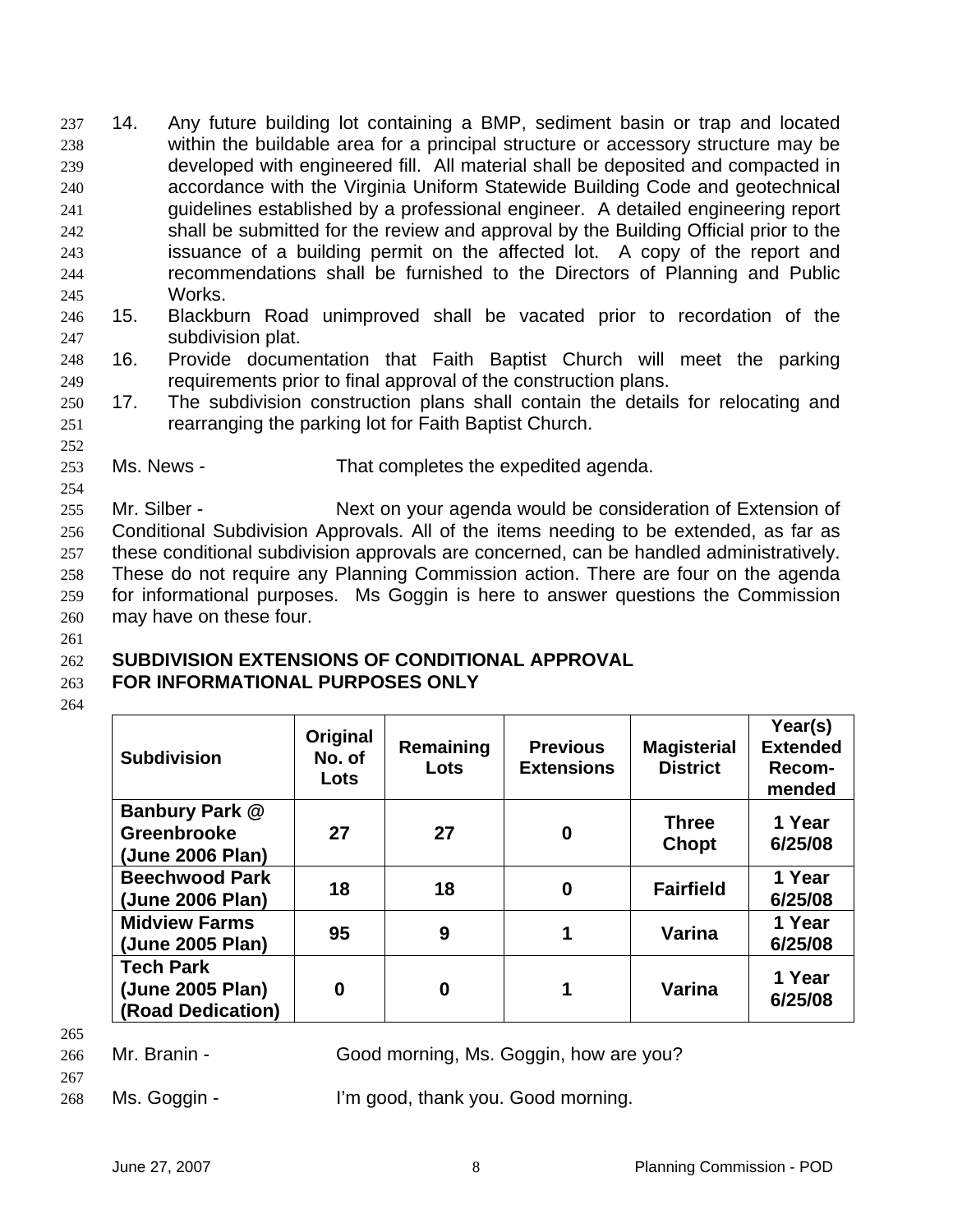Mr. Branin - Do any of the Commissioners have any questions in regards 269

- to these? None? Ms. Goggin, we're letting you off easy. 270
- 271 272 Ms. Goggin - Thank you.
- 273 Mr. Silber - Sounds good. Moving on to page 5 of the agenda.
- 274

#### 275 **ALTERNATIVE FENCE PLAN - RESIDENCE**

276

277

279

281

284

286

290

- Wheeler Residence Darbytown Road **Lisa Wheeler:** Request for approval of an alternative fence height plan, as required by Chapter 24, Sections 24- 106 and 24-95(l) 7 of the Henrico County Code to allow a fence exceeding a height of 42 inches in a front yard. The two-acre site is located on the north line of Darbytown Road, approximately 1,300 feet west of the intersection of Darbytown Road and Bradbury Road, at 4640 Darbytown Road directly across from Fussell's Ridge on parcel 836- 690-5005. The zoning is A-1, Agricultural District. **(Varina)**
- 278 Mr. Branin - Good morning, Mr. Garrison, how are you?
- 280 Mr. Garrison - Good morning.
- 282 283 Mr. Branin - Is anybody in opposition to the alternative fence plan for the Wheeler Residence – Darbytown Road? No one.
- 285 Mr. Jernigan - It's up to you, Mr. Garrison.
- 287 288 289 Mr. Garrison - Mr. Chairman, Planning Commission members, this fence is very similar to other fences in the area and to date, staff has not received any phone calls in opposition to the fence. Therefore, staff has no objections to the fence.
- 291 292 293 294 295 As you can see on the plan, Ms. Wheeler is providing fencing for a horse in the back of her house and staff is currently working with her to resolve some setback issues. Should the Commission act on this request, staff recommends the standard conditions for the landscape plans and within one year of completion, landscaping shall be provided along the entire frontage of the fence.
- 297 298 Mr. Branin - Do any of the Commission members have any other questions for Mr. Garrison?
- 299

302

- 300 301 Mr. Jernigan - Greg, when you rode out, you noticed that there are fences all up and down the road that are similar to it in height.
- 303 Mr. Garrison - Yes.
- 304
- 305 Mr. Jernigan - **Okay.**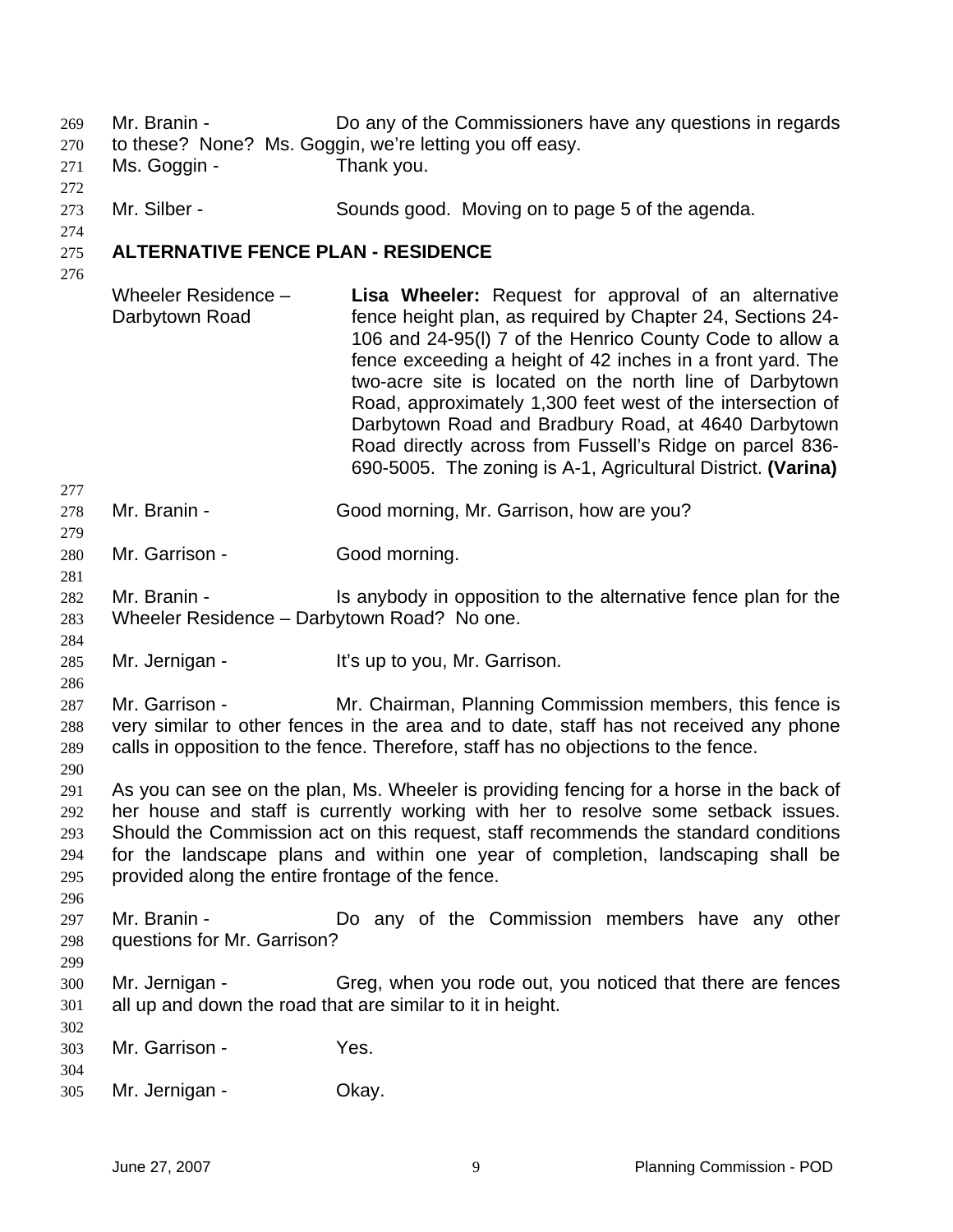Mrs. Jones - I have a question. There are pictures of other fences along Darbytown. Those have three rails. This will be just a two-rail fence, correct? Mr. Garrison - Yes. Mr. Jernigan - The applicant may want to come down on that one. Mr. Vanarsdall - Depends on what they're trying to keep in or keep out, whether they have three or two. Mr. Branin - The Ma'am, when you come down, if you could just state your name for the record so we have it? Thank you. Ms. Wheeler - My name is Lisa Wheeler. Mr. Jernigan - Good morning. Ms. Wheeler - Good morning. Mr. Vanarsdall - Good morning, Ms. Wheeler. Mr. Jernigan - Ms. Wheeler, what are the dimensions on this fence as far as the boards that you are using? Ms. Wheeler - I'm using a five-fourths by six-inch board. Mr. Jernigan - What size? Ms. Wheeler - The Music state of the Higher Music States and Music Music Music Music Music Music Music Music Mu Mr. Jernigan - Ckay. Mr. Vanarsdall - Are they decking boards? Ms. Wheeler - The Yes sir. Mr. Silber - The posts that are currently in the ground, are they at 48 inches or are they taller than 48? Ms. Wheeler - The Right now, I've just got them in and tapped in place. I haven't finished. I stopped when I was notified that I needed to go for this. So, I haven't done a thing. Right now, they're in excess of where they'll be. I'd planned to cut them to the, to the 48 inch to match the fence line, but right now I've just stopped. Mr. Silber - Ckay, thank you.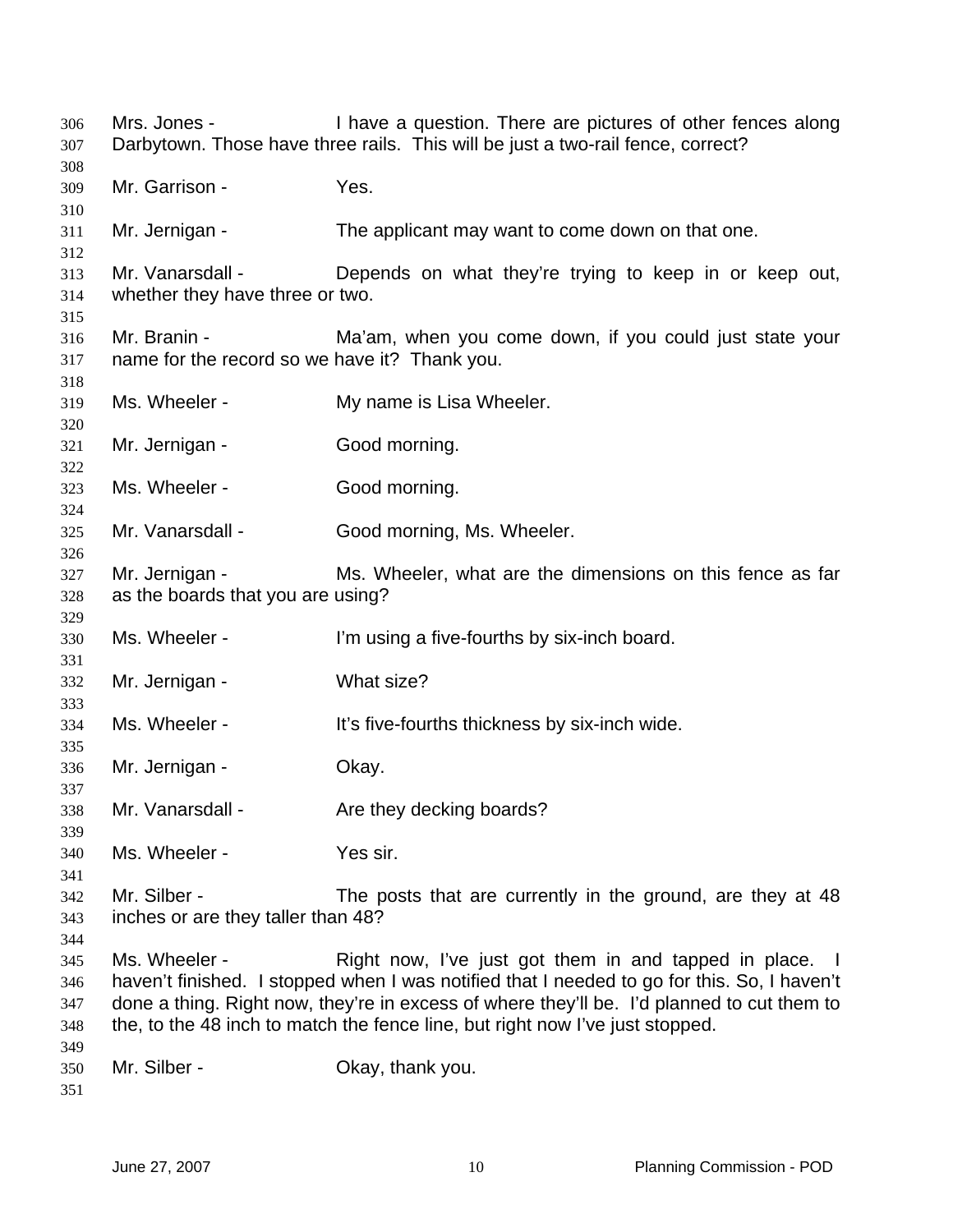Mrs. Jones - May I ask you why you need to have the higher fence that's higher than the ordinance allows? 352 353 354 355 356 357 358 359 360 361 362 363 364 365 366 367 368 369 370 371 372 373 374 375 376 377 378 379 380 381 382 383 384 385 386 387 388 389 390 391 392 393 394 395 Ms. Wheeler - I'm trying to keep my dogs in my yard, is basically what I'm trying to do. The wire that I found comes in a 48-inch width or 32 inches, I think it was. They are Labs. I wanted the 48-inch just to dissuade them from trying to get out of the yard and into the road. Mrs. Jones - That's certainly a good goal. Ms. Wheeler - The Yes, I understand. Mrs. Jones - They can't be kept in the backyard? Ms. Wheeler - This a small area and it's the two of them, so I wanted to be able to enjoy them if I was gardening in the front yard. That way, they wouldn't have a tendency to jump out. They're never out in the yard when I'm not at home. But even still, I figure if I'm out gardening, they might try and jump the fence to get to me. Mrs. Jones - Sure. Ms. Wheeler - So, if I were out in the front yard, they could just chill out and relax with me. Mrs. Jones - Do you know if the other fences that you've pictured here are 48 inches? Ms. Wheeler - Thelieve most of them are in excess of 48. Mr. Vanarsdall - My dog hides under the deck. Ms. Wheeler - My dog prefers the living room sofa, but we won't go there. Mrs. Jones - The Themember that. Mr. Jernigan - Ckay, thank you ma'am. Ms. Wheeler - Thank you. Mr. Branin - Thank you, Ms. Wheeler. Any other questions? Mr. Jernigan - That's probably the least disputed alternative fence height that we've had in six years. The neighborhood pretty much has tall fences around there. Everything seems to be in order. Your neighbors are okay with it and there's no

396

opposition here. With that, Mr. Chairman, I will move for approval of the alternative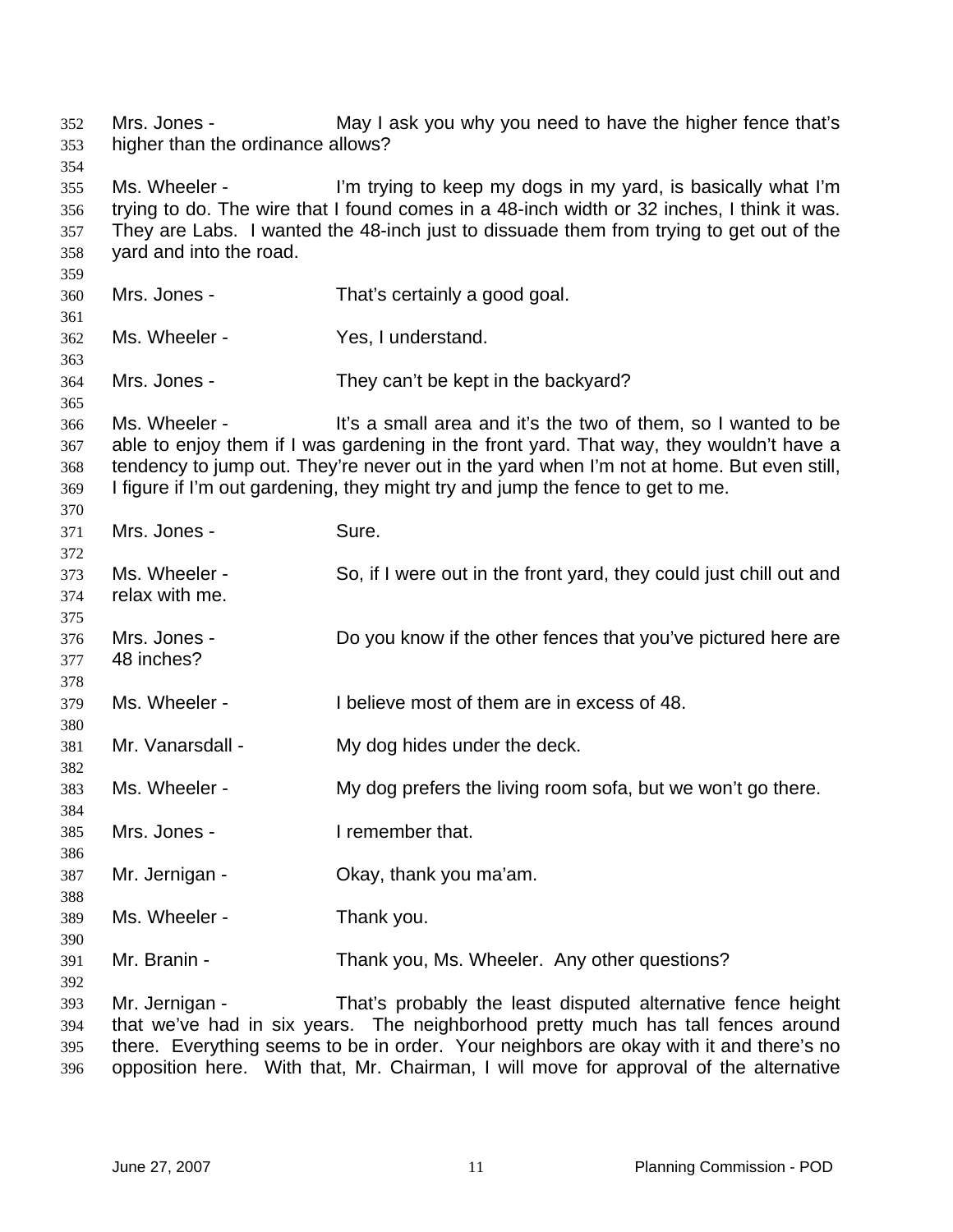fence height to 48 inches for the Wheeler residence with condition #1 and the staff report on the addendum. 397 398

399

401

400 Mr. Vanarsdall - Second.

402 403 Mr. Jernigan - **Motion made by Mr. Jernigan, seconded by Mr. Vanarsdall.** All in favor say aye. All opposed say no. The ayes have it, the motion carries.

404

405 406 407 The Planning Commission approved the alternative fence plan for The Wheeler Residence subject to annotations on the plans, the standard conditions attached to these minutes, and the following additional condition:

408

409 410 411 1. A landscape plan shall be provided for staff review and approval for the entire frontage of the fence, and landscaping shall be installed no later than May 30, 2008.

412

#### 413 **PLAN OF DEVELOPMENT**

414

POD-34-07 Wilton Square – W. Broad Street and Cox Road **Grattan Associates, P.C. for The Wilton Companies, Inc.:** Request for approval of a plan of development, as required by Chapter 24, Section 24-106 of the Henrico County Code, to construct a one-story, 5,674 square foot restaurant and a one-story, 11,000 square foot retail building and coffee shop with drive thru facilities. The 3.51-acre site is located on the northeast corner of W. Broad Street (U.S. Route 250) and Cox Road on parcels 748-760-6957 and 9546. The zoning is B-2C, Business District (Conditional). County water and sewer. **(Three Chopt)** 

415

416 417 Mr. Branin - **IS anyone in opposition to POD-34-07, Wilton Square?** No one? Mr. Wilhite.

418

419 420 421 422 423 424 425 426 427 428 429 Mr. Wilhite - Thank you, Mr. Branin. Staff has received comments from the Virginia Department of Transportation. They are okay with the plan. The site issues that we had have been resolved. The first one involved the design of the paved area behind the Silver Diner and the retail building. The one-way drive aisle to the north of the Silver Diner is going to be eliminated. From a traffic standpoint, we are okay with the pavement design in the back now. Also, staff had commented about the parking spaces along the eastern property line. Originally, we had recommended the elimination of eight spaces. We've taken another look at that and we've asked that the spaces meet a 100 feet setback off West Broad Street. This would result in the elimination of two to three parking spaces. The rest of these parking spaces would be designated as employee parking. Staff is okay with that change. The applicant has agreed to do that.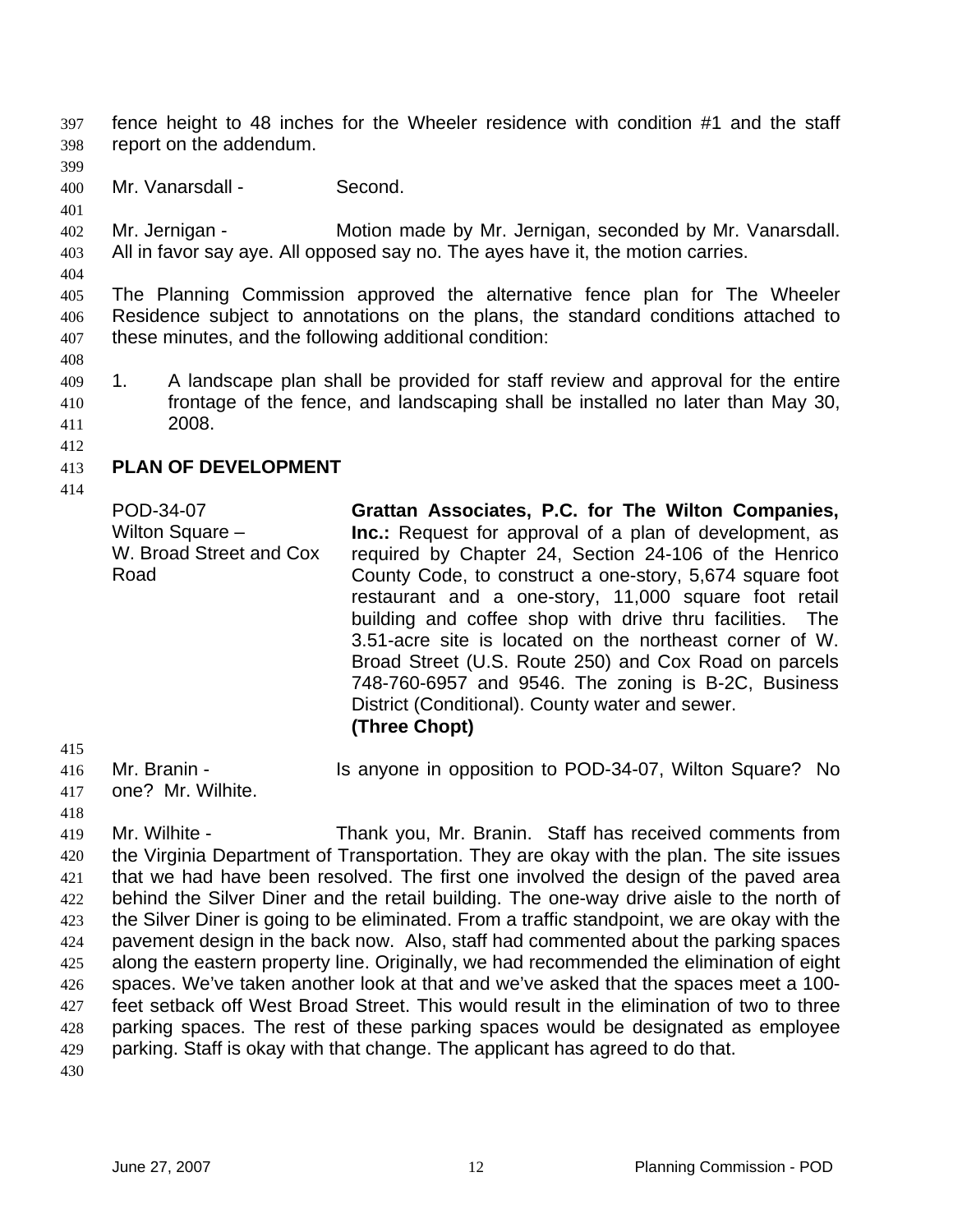Primarily, the issues involve the architectural design of the building being proposed. There are proffered conditions that address the proposed restaurant and retail buildings here, and it also applies to the existing hotel and 7-Eleven to the north of the site. This is the existing 7-Eleven. It's constructed primarily of brick and EIFS with standing metal seam roof, green in color. There is the existing hotel. It's nearly all brick with green standing metal seam roof as well. 431 432 433 434 435 436

437

438 439 440 441 442 The proffers also refer to the buildings to the east of this. This is the County library. It's brick and standing metal seam roof. Here's another picture of the library. That's the hotel that's adjacent to the site. Once again, the 7-Eleven. The retail building and coffee shops proposed, in staff's opinion, conform to the proffer requirements. It's primarily brick with some EIFS accent and standing metal seam roof.

443

444 445 446 447 448 449 450 451 452 453 454 455 The Silver Diner. The applicant is requesting approval of alternative treatment and architectural design. This is referenced in the proffers of the zoning case. The exterior materials and architectural design of all buildings constructed on the property shall be coordinated with and be complimentary to each other, generally as shown as Exhibit B, as determined by the Planning Commission at the time of plan of development review. Another section of the proffers does allow that other buildings constructed on the property shall have exposed exterior walls above finished grade of brick construction, exclusive of windows, doors, and architectural design features, unless different architectural treatment and/or materials are specifically requested and approved at the time of Plan and Development review. The applicant, Wilton Development, is requesting alternative treatment for the building, which is going to be at the very corner of West Broad Street and Cox Road.

456

457 458 Representatives of Wilton Development are here to make their case for the alternative design. If you have any questions, I'll try to answer them as best I can.

459 460

461

464

Mr. Vanarsdall - How much deviation is it from the regular Silver Diner?

462 463 Mr. Wilhite - A regular Silver Diner? I think it's more or less similar to the other Silver Diners. This would be, I believe, the first one in the area.

- 465 Mr. Vanarsdall - Chrome and—
- 466 467 468 469 Mr. Wilhite - The Muslim Hit's mixed materials. Stainless steel, glass block, EIFS. There is some brick on the building as well. There is tile on the front of the building. So, it is a mix of different materials.
- 470

- 471 472 Mr. Branin - Mr. Wilhite, this project with the Silver Diner, we have existing proffers on this land. Are we meeting the proffers with the need of brick?
- 474 475 476 Mr. Wilhite - There are some proffers that really conflict with the ability to approve an alternative design. There is one proffer that deals with the roof design and color of each building constructed on the property and the canopy covering pump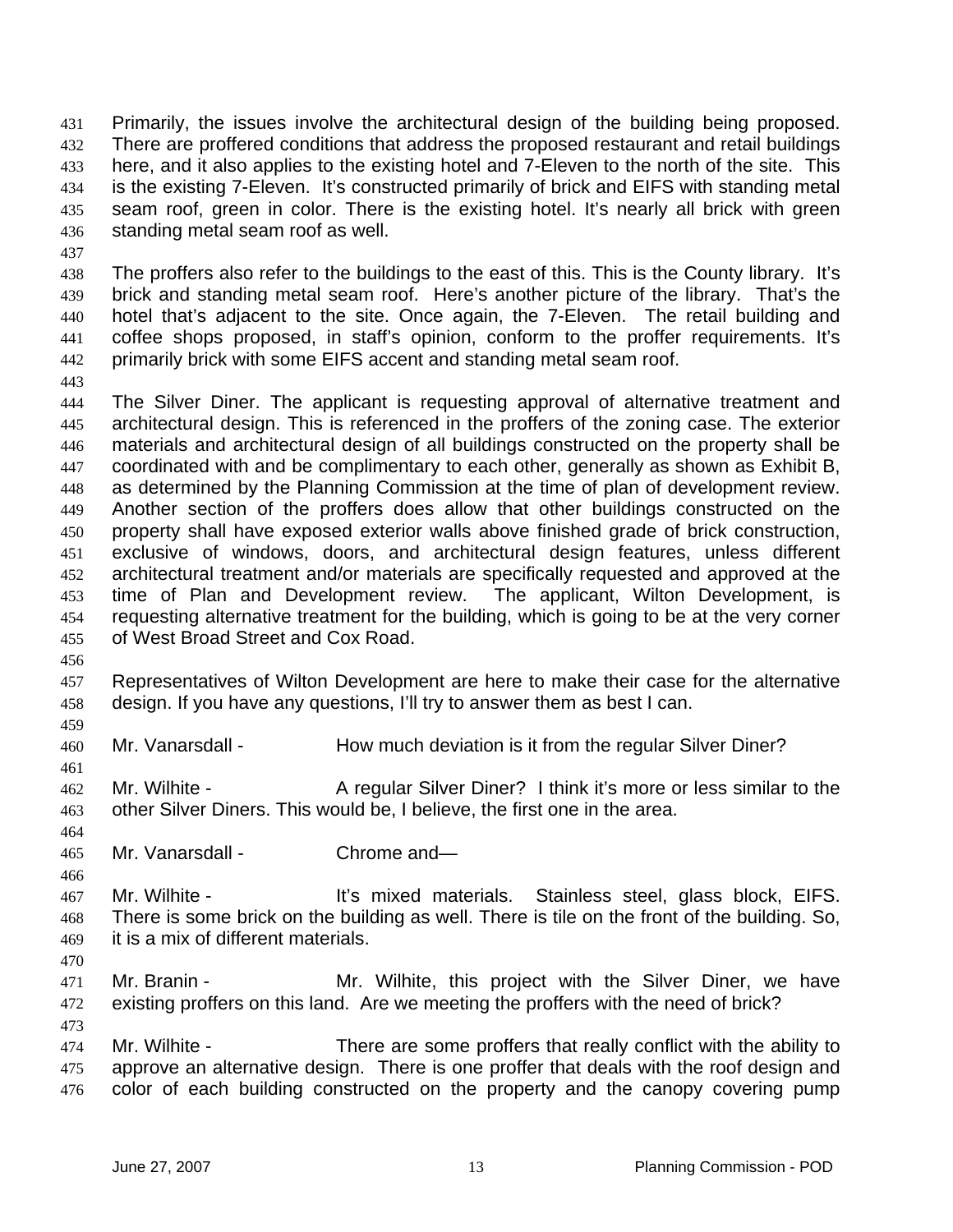islands of any service station developed on the property shall be compatible with the roof design and color of the Henrico County Library on Innslake Drive and the Colonnade building generally as shown on Exhibit B. Those buildings are red brick with standing metal seam roofs that are green in color. 477 478 479 480 481 482 483 484 485 486 487 488 489 490 491 492 493 494 495 496 497 498 499 500 501 502 503 504 505 506 507 508 509 510 511 512 513 514 515 516 517 518 519 520 521 522 Mr. Branin - Ckay. Have they attempted to put some green metal roofing on this building? Mr. Wilhite - The only green metal that they have is on the coping along this line in the rear of the building. That's green in color and it just covers the top of the wall. Mr. Branin - Ckay. Have they attempted to put brick on it? Mr. Wilhite - The brick is primarily in the rear of the building. It would be white brick. There is a proffer that requires brick dumpster screens as well. The dumpster screens in the back here would be of brick construction and painted to match the white color. Mr. Branin - **Have we received any notification from Innsbrook**, who is the association, the neighborhood association, if you will, for this? Are they comfortable with their possible new neighbor? Mr. Wilhite - Yesterday afternoon, we received a letter from Innsbrook Owners Association on the architectural review. They've approved the building in concept, but not the final design of the building. With their wording, they're looking for an iconic building here at this corner. The concept they're in agreement with. Mr. Branin - They know that this is a deviation from the standard Innsbrook look and they're comfortable with it and they're accepting it. Mr. Wilhite - The Concept, yes. What their final design changes would be, at this point we don't know. Mr. Branin - Okay. All the other problems have been addressed with VDOT? Mr. Wilhite - VDOT is okay with it. The site issues have been resolved. The other building, the retail building and coffee shop; staff finds that acceptable and in conformance with the proffers. Mr. Vanarsdall - Is this in accordance with the buildings on that? This is across the street from Innsbrook. Is this in that group of buildings in there they're trying to— Mr. Wilhite - That group of buildings is part of the Innsbrook development.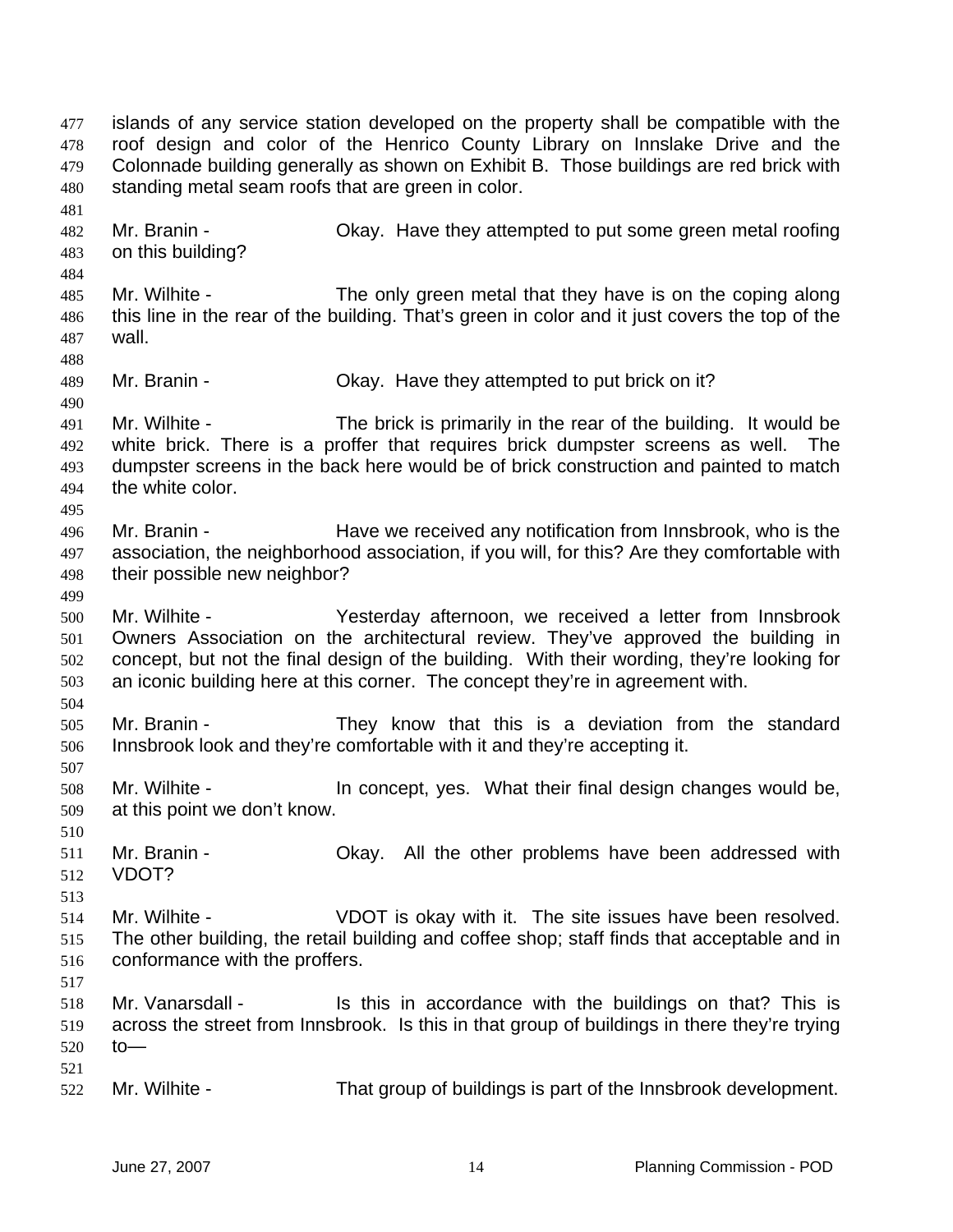523 524 525 526 527 528 529 530 531 532 533 534 535 536 537 538 539 540 541 542 543 544 545 546 547 548 549 550 551 552 553 554 555 556 557 558 559 560 561 562 563 564 565 566 567 568 Mr. Vanarsdall - Ch, it is. Mr. Wilhite - The proffers address, essentially, the four buildings right there at the very corner of West Broad Street and Cox Road. Mr. Vanarsdall - When they went out there with that 7-Eleven, they had to make exceptions with that. That 7-Eleven looks like no others. Mr. Wilhite - Yes. Changes to blend in. Actually, we have had approved POD's on this particular site before. There was a Fresh Chef that Innsbrook had approved in 1996 and then Innsbrook Chicken in adjacent to that roughly where the retail building and coffee shop's going to be. Those were approved in conformance with the rest of the buildings there. Mrs. Jones - The Mr. Wilhite, did I understand you to say that staff is recommending approval of this? Mr. Wilhite - Staff is not making a recommendation. Mr. Jernigan - I have a question. If Innsbrook is all right with this in concept and we approve it, but they haven't okayed the final plans, what if they want changes that we wouldn't approve? Mr. Silber - That depends on what the scope of the changes would be. Minor changes we may be able to accept. If they are substantial changes, then there would be the need to possibly bring the architectural design back to the Planning Commission. Mr. Vanarsdall - We'll do some negotiating with them. Mr. Jernigan - Normally, I would think that you would get the okay from the Architectural Review Board of the complex that it's going in before it would come to the Board. Mr. Silber - Think in this case, Innsbrook is more or less comfortable with this. In fact, they want a building that is iconic. They want one that looks very much like a diner. They don't want to incorporate other design features that may take away from the theme of a Silver Diner. Mr. Vanarsdall - Because it is a diner. Mr. Silber - That's correct. I think the challenge is that Innsbrook wants to keep sort of the diner look, but the more you push it towards the diner look, the more it conflicts with the proffered conditions. The proffers say that it needs to have a look complimentary to the buildings that Kevin was showing earlier. That's where the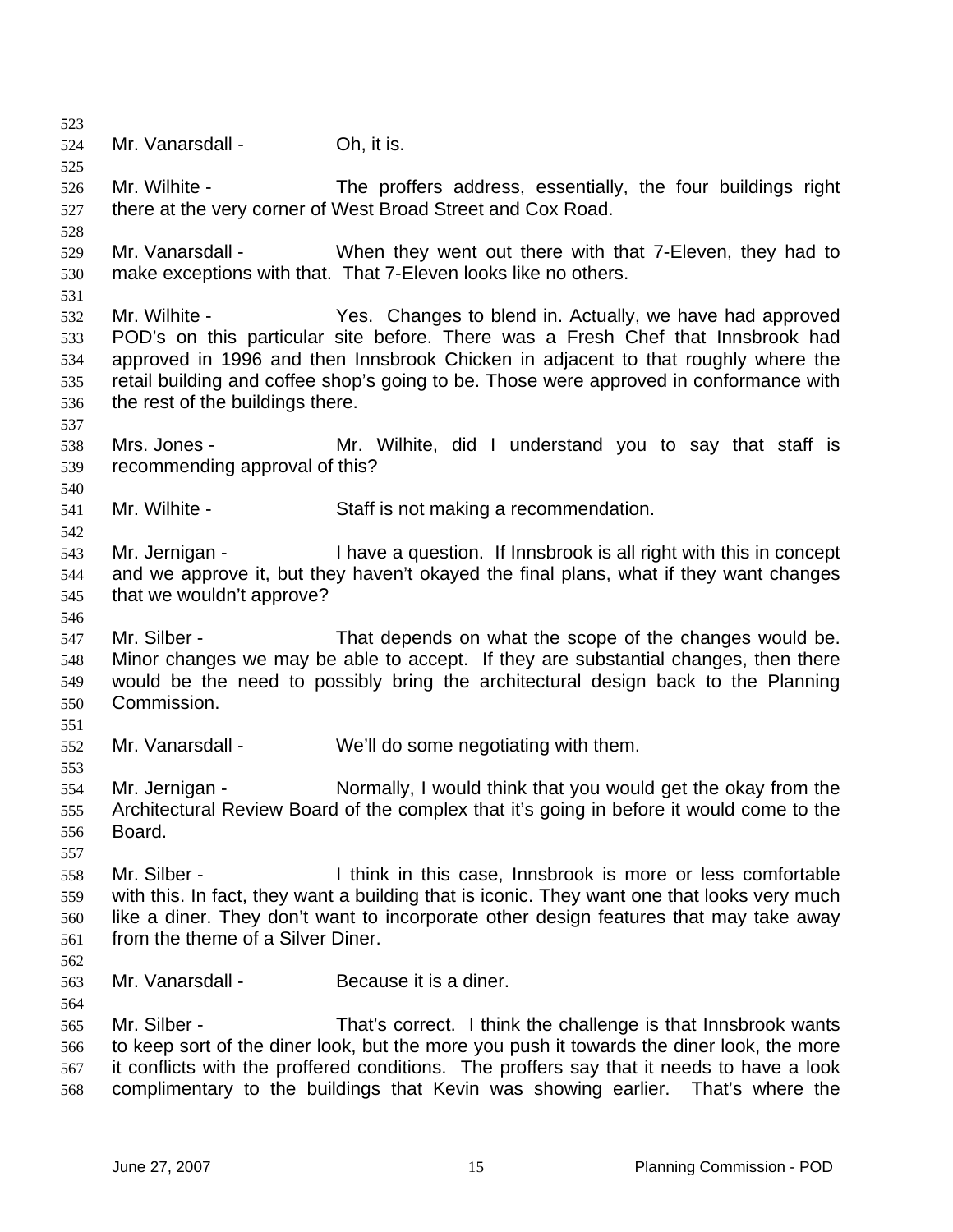struggle is. The Planning Commission has some ability to approve something different from the proffered conditions, but there are several tests that you have to apply in making that decision. The proffers are fairly clear in determining compatibility and complimentary design. Staff, I think, is pointing out some concerns here and that it's really a call the Planning Commission should make. 569 570 571 572 573

575 576 577 578 579 580 581 582 583 Mr. Branin - For the sake of the other Commissioners, I'm going to ask Mr. Silber to read the existing proffers, or Mr. Wilhite either. This is an interesting project, at best. The County is fairly comfortable with this project. Innsbrook likes this project. The proffers are written in a fashion that out of four different issues in proffers, we, as Commissioners, have the ability—three out of four, correct? We have the ability to approve it, because it's up to us. You heard the questions I was asking, trying to give you guys as much information moving forward with this. There is a letter—if you'd pass it down—to Wilton from Innsbrook stating that they prefer the diner look. It's how we have to deal with getting there with existing proffers.

584

574

585 586 587 588 589 590 Mr. Jernigan - Let me explain where I'm at on this. It's not that I was questioning. If you're comfortable—and it's in your district—I'm pretty much okay. What Mr. Wilhite said is that if we approve something that's conceptual and then Innsbrook is going to make changes on it, I'm feeling who has the last say? Do we have the last say or does the Architectural Review Board have the last say? I would say that the County has the last say.

591

593

595

601

603

606

- 592 Mr. Branin - Absolutely.
- 594 Mr. Jernigan - That's the only thing I was saying.

596 597 598 599 600 Mr. Branin - Here's the rabbit that I'm going to present to all. We need to hear this case because the other building, the commercial piece of this project, is exactly to proffer and meets everything. I'm going to let the applicant speak, but my motion, for your benefit now, will be to approve everything else except the architecturals.

- 602 Mr. Vanarsdall - I'd like to see it come there.
- 604 605 Mr. Branin - The And defer that so we can get Innsbrook, the County, and applicant all on the same page to move it forward strongly.
- 607 608 Mr. Vanarsdall - Think it would be an asset to Innsbrook. I'd like to see it come there.
- 609 610 Mr. Branin - As would most.
- 611 612 613 Mr. Vanarsdall - I think anybody that ever ate in one would like it, too. Mr. Branin - Could you go ahead and read those proffers?
- 614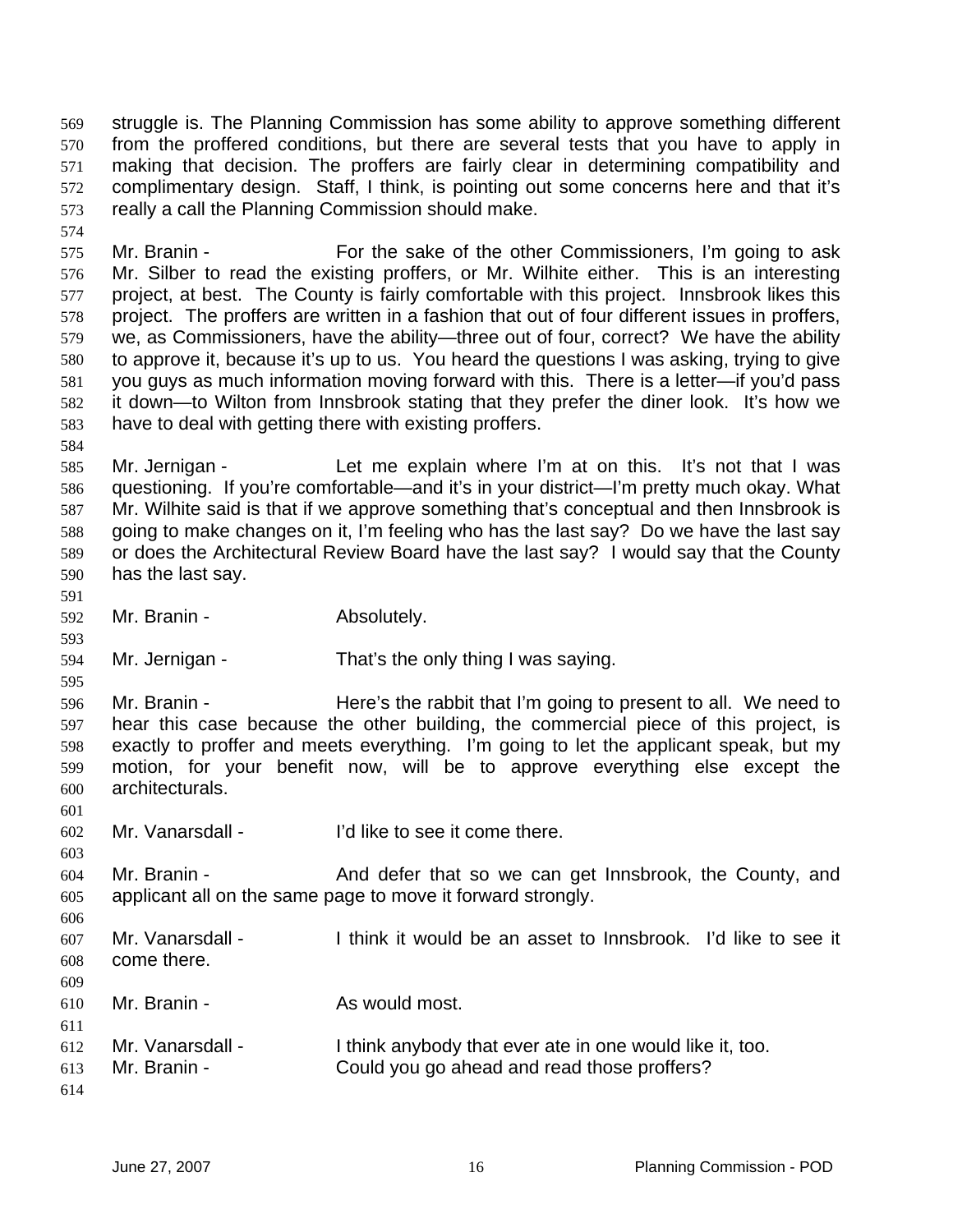Mr. Wilhite - Yes, they are quite extensive, but I'll start at the very beginning. Item #2 is Architectural Considerations. 615 616

617

618 619 620 621 622 623 624 625 A. Hotel Building. Any hotel constructed on the property shall be of brick construction, exclusive of windows, doors, and architectural design features, and shall be similar in architectural appearance and treatment to the hotel building shown in the drawing entitled "Broad Street, Cox Road, Mixed Use Study," prepared by CMSS Architects, dated January 8, 1993 a copy of which is attached hereto as Exhibit B, unless otherwise specifically requested and approved by the Planning Commission at the time of Plan and Development review. Air conditioning units shall not protrude from the windows or walls of any hotel constructed on the property.

626

628

627 The existing hotel meets that requirement.

629 630 631 632 633 634 635 636 B. Other Buildings. The exposed portion of each exterior wall surface (front, rear, and sides) of any other building constructed on the property (excluding rooftop screening materials for mechanical equipment) shall be similar to the exposed portions of other exterior walls of such buildings in architectural treatments and materials. All other buildings constructed on the property shall have exposed exterior walls (above finished grade) of brick construction, exclusive of windows, doors, and architectural design features unless different architectural treatment and/or materials are specifically requested and approved at the time of Plan and Development review.

638 639 Mr. Branin - Ckay, stop right there. Thank you. It calls for brick unless we decide otherwise. Go ahead.

641 Mr. Wilhite - Chay.

642

640

637

643 644 645 646 C. Complimentary Architecture. The exterior materials and architectural design of all buildings constructed on the property shall be coordinated with and be complimentary to each other, generally as shown on Exhibit B, as determined by the Planning Commission at the time of Plan and Development review.

647

648 649 650 651 D. Roof Type. Roof design and color of each building constructed on the property and the canopy covering pump islands of any service station developed on the property shall be compatible with the roof design and color of the Henrico County Library on Innslake Drive and the Colonnade Building, generally as shown on Exhibit B.

652

653 Mr. Branin - The I don't think that—

654 655 656 657 658 659 660 Mr. Silber - Think the only other pertinent proffer relates to the screening of the trash receptacles, which indicates they must be brick covered enclosures. That doesn't provide any allowance for Planning Commission deviation. I believe the applicant is agreeable to making those brick. I guess, in summary, what Mr. Wilhite has read is several tests that need to be complied with. Obviously, the hotel is already built and that's not an issue. The Proffer 2B that related to it needs to be brick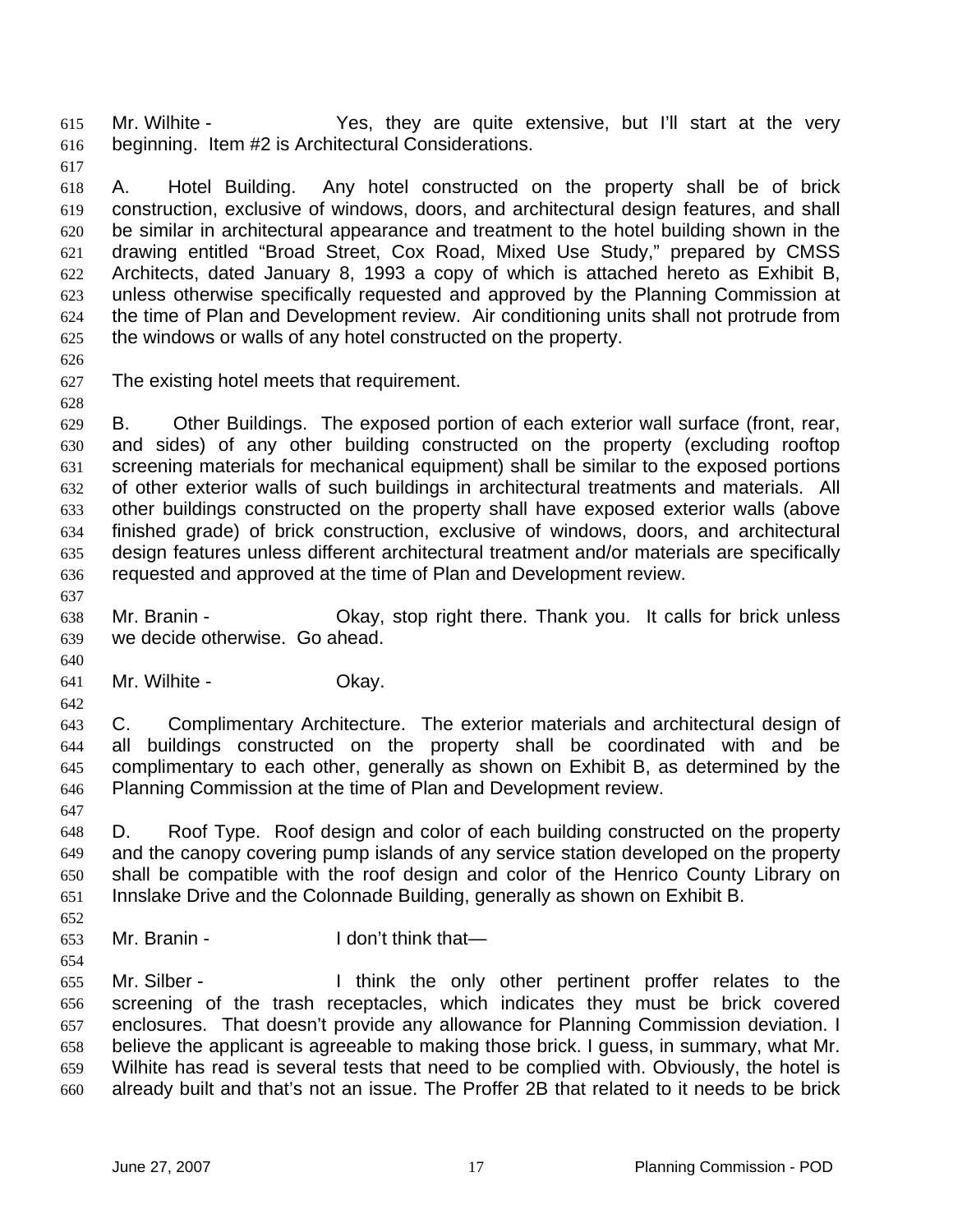construction, but the Planning Commission can consider other types of buildings materials. You do have the ability to look at other building materials. C, I think, is the one that causes staff some concern and we feel as though we need to have our legal staff look at this. It deals with complimentary architecture and it indicates that the architectural design of these buildings must be complimentary to each other, as determined by the Planning Commission at the time of POD review. So, you'd need to determine that this building is coordinated with and complimentary to these other buildings that Kevin has been showing you and is found on the exhibit. That test may be a little bit hard to deal with. The third one is the roof type, which indicates that the roof design must be similar to the Library and Colonnade Building, which have green standing seam roofs. 661 662 663 664 665 666 667 668 669 670 671

672

676

679

673 674 675 Those are the issues. There is no question about whether we prefer a Silver Diner here. Everyone is comfortable with this restaurant, this use. We just need to work over the challenges in the proffer conditions that exist on this property.

677 678 Mrs. Jones - I have a question unrelated to the design before we finish and go to a vote. If you're still on the design, go ahead with that.

680 681 Mr. Jernigan - If we move this along, is it something that we can work out administratively?

682

683 684 685 686 687 688 689 690 Mr. Silber - What staff is recommending is that the Commission act on the site plan for both the Silver Diner and the adjoining retail buildings so they can move forward on the site aspects, and will recommend approval of the architectural elevations for the retail buildings, and recommend deferral of the architecturals on the Silver Diner until we have time to look at this further. There have been some changes in architectural treatment just in the last day, so we'd like a chance to look at this a little closer. We're comfortable with a two-week deferral, hoping to work things out in that time.

692 Mr. Jernigan - That's fine.

693

697

691

694 695 696 Mrs. Jones - My question, if you don't mind, is about the tree save. Where are we on that along Broad Street? All of the sidewalks have been agreed to, is that correct?

- 698 699 700 701 702 703 704 Mr. Silber - The Yes. Sidewalks were recommended by staff along West Broad Street and Cox Road. The applicant is agreeable to do that. We have not gotten the information yet on the tree save. There are only a few trees along this area. They are large and mature at this point. A lot of it is based on the location of a utility easement through the buffer area and trying to make sure that that easement itself is not going to be located in a place where we could possibly save a tree there. That's where that comment comes from.
- 705 706 Mr. Branin - Anybody else have any questions? None? Mr. Wilhite, don't go far. May I hear from the applicant, please?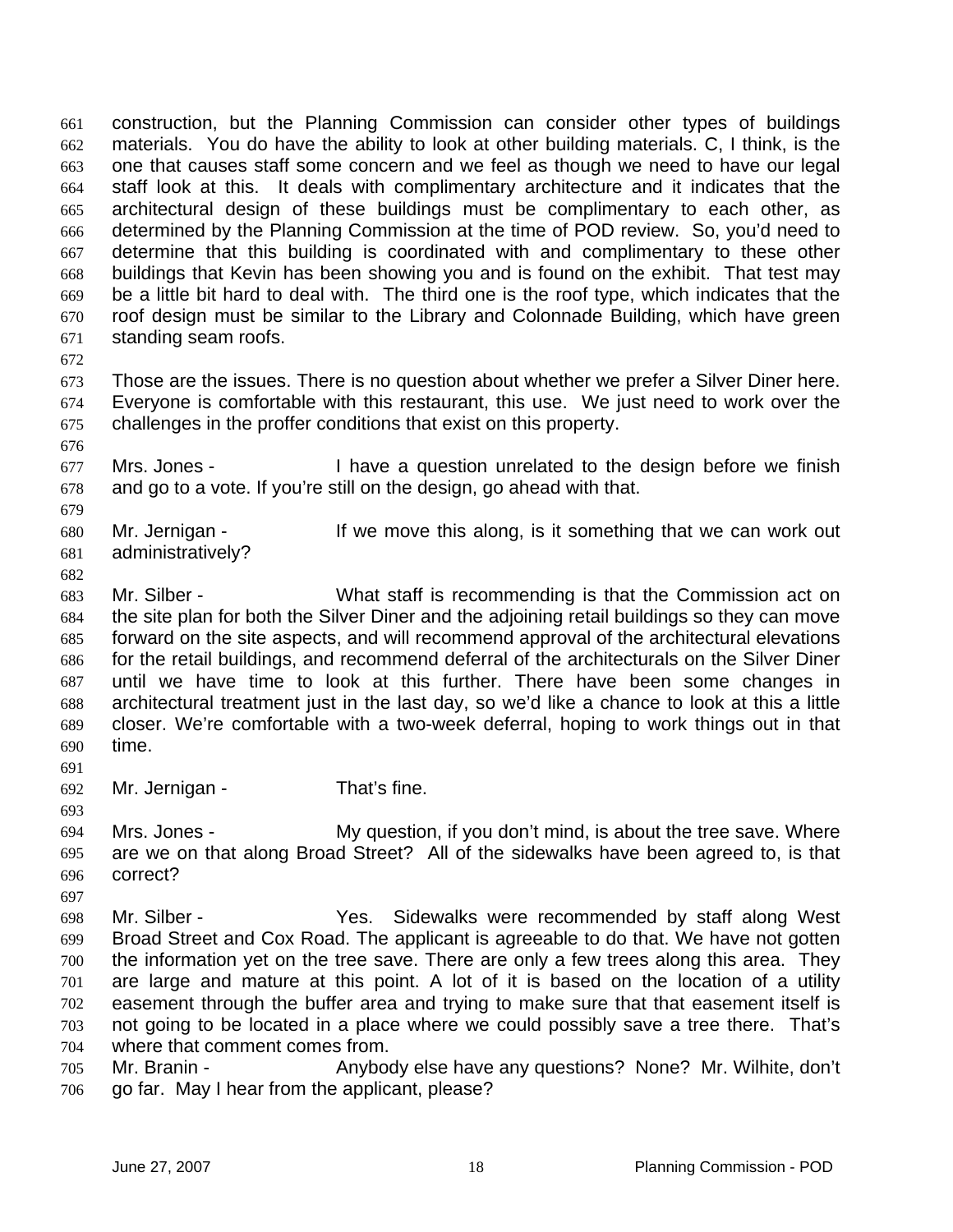707 708 709 710 711 712 713 714 715 716 717 718 719 720 721 722 723 724 725 726 727 728 729 730 731 732 733 734 735 736 737 738 739 740 741 742 743 744 745 746 747 748 749 750 751 752 Mr. Grattan - Good morning, Mr. Chairman, members of the Commission. My name is Stuart Grattan with Grattan and Associates. Mr. Branin - You understand where I'm taking this, right, where I'm steering this ship? Mr. Grattan - I do. In listening to some of this, there was some confusion as to where Innsbrook was. I just want to offer that Brian Menditto with the Innsbrook Owner's Association is here today. He's the one that actually wrote and signed this letter. Mr. Branin - The is. Mr. Grattan - The is. So, if you would like to hear from him— Mr. Branin - **I'd love to hear from him.** Mr. Menditto - Thello. I'm Brian Menditto with Highwood Properties. I work as the property manager and agent for Innsbrook Owner's Association. Mr. Branin - Good morning, Brian, how are you? Mr. Menditto - Good morning. Mr. Branin - The Innsbrook, how are you guys with this project? Mr. Menditto - We're on board with it. I'll just give you a little history. This project, I guess, has been brewing for a while. We pulled together the total Board. Not just the Architectural Board, but all the Board members. Rich Dobson here did a presentation. We've gone through a couple presentations with them. Folks are on board. It's a little different than what Innsbrook is all about, with the brick and the standards and all, but it shows some good taste. We'd like to keep supporting it as the project moves along. Mr. Branin - The And you are quite aware of all the proffers. Mr. Menditto - Yes. Mr. Branin - The And the deviation. Mr. Menditto - Yes. I know this is a conceptual plan and all, and we need to see the final drawings and stuff, but we definitely like the look, the iconic look. At that portion of Cox and Broad, it's a little bit different than as you get back into the Innsbrook area and all. We feel like it would benefit the tenants, the customers that come into Innsbrook. It gives them another option for food and stuff like that, services.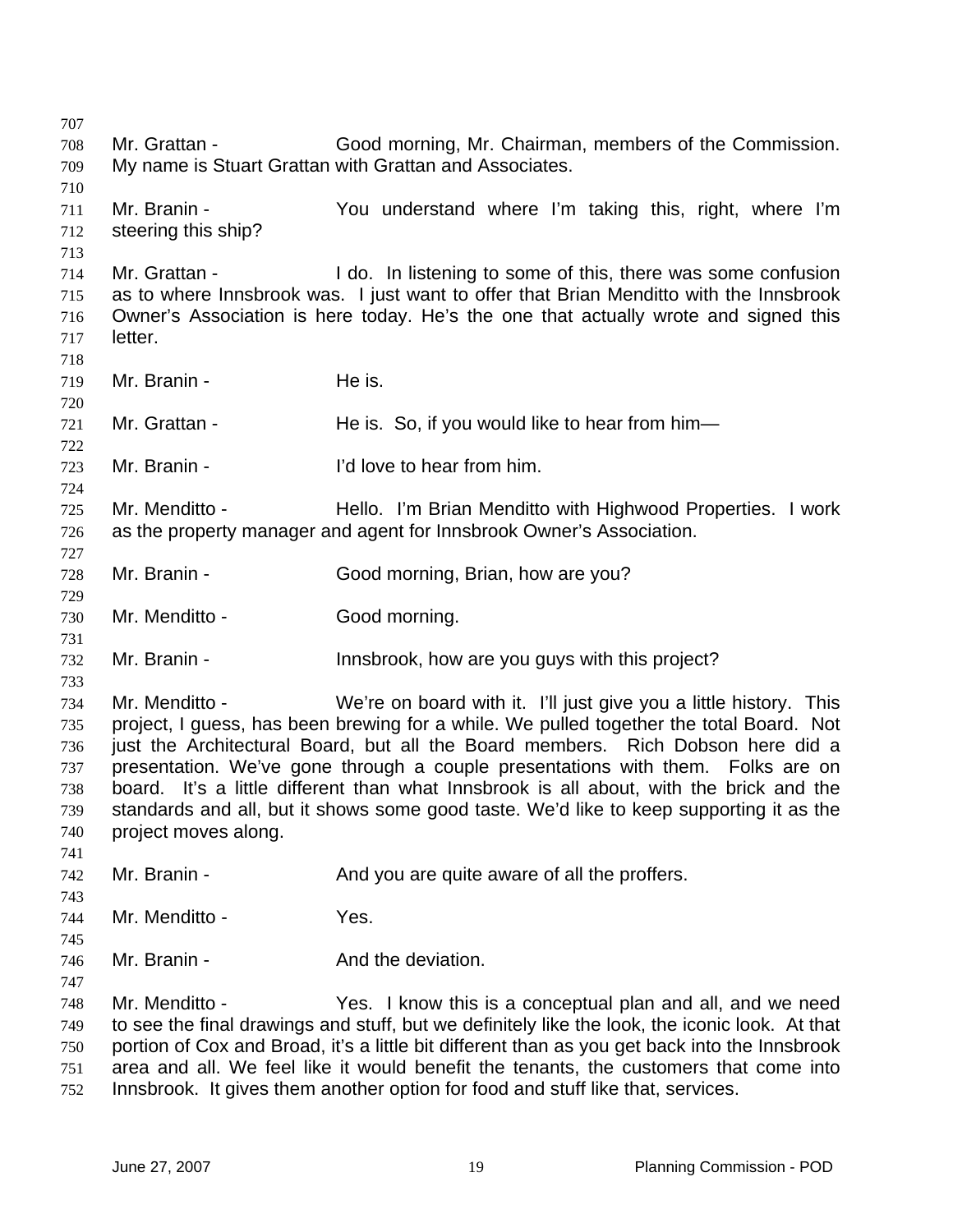753 754 755 756 757 758 759 760 761 762 763 764 765 766 767 768 769 770 771 772 773 774 775 776 777 778 779 780 781 782 783 784 785 786 787 788 789 790 791 792 793 794 795 796 797 798 Mr. Branin - Mr. Silber, you have any questions? Mr. Silber - The I guess the only remaining question I have was in your letter, which is dated yesterday. You've indicated that this meets your expectations for an iconic-looking building on the site—and I bring this to your attention—which is different from the original proffers on this parcel of land. Mr. Menditto - I guess I was referring to—Understand that initially it should have been a brick building and everything had to match what was there. I think being able to put that building there along with the other retail spaces, we're willing to work through those points. That's why I put that in there. Mr. Silber - Chay. Mr. Branin - Thank you, sir. Mr. Menditto - Chay. Thank you. Mr. Branin - Does anybody have any other questions for our applicant or Mr. Wilhite? Mr. Silber - I have no other comments. If the County determines or if the Planning Commission determines that this is not complimentary to the proffered conditions, then what would be necessary would be for a proffered condition to be amended. I think that needs to be determined. If this is deferred for two weeks and if that's the determination that comes forward, then we'll deal with that in two weeks. If this is determined by the Planning Commission to be complimentary to and compatible to, then the Commission can move that forward in two weeks. I think it would be good to have two weeks to look at the drawings again and to talk to our legal staff and bring the recommendation back to the Planning Commission. Mr. Branin - The Are the Commissioners comfortable with that? Mr. Archer - The I do have one question. In looking at the overall scope of the project, what happens if the staff recommendations are not included in what we're trying to do here today? Mr. Branin - The State-And we can ask the applicant about this. I believe they are ready to go with the other building, the commercial building. Mr. Grattan - We are at this time. Mr. Branin - So, if for some reason this doesn't go, the Silver Diner, after we hit stumbling blocks and—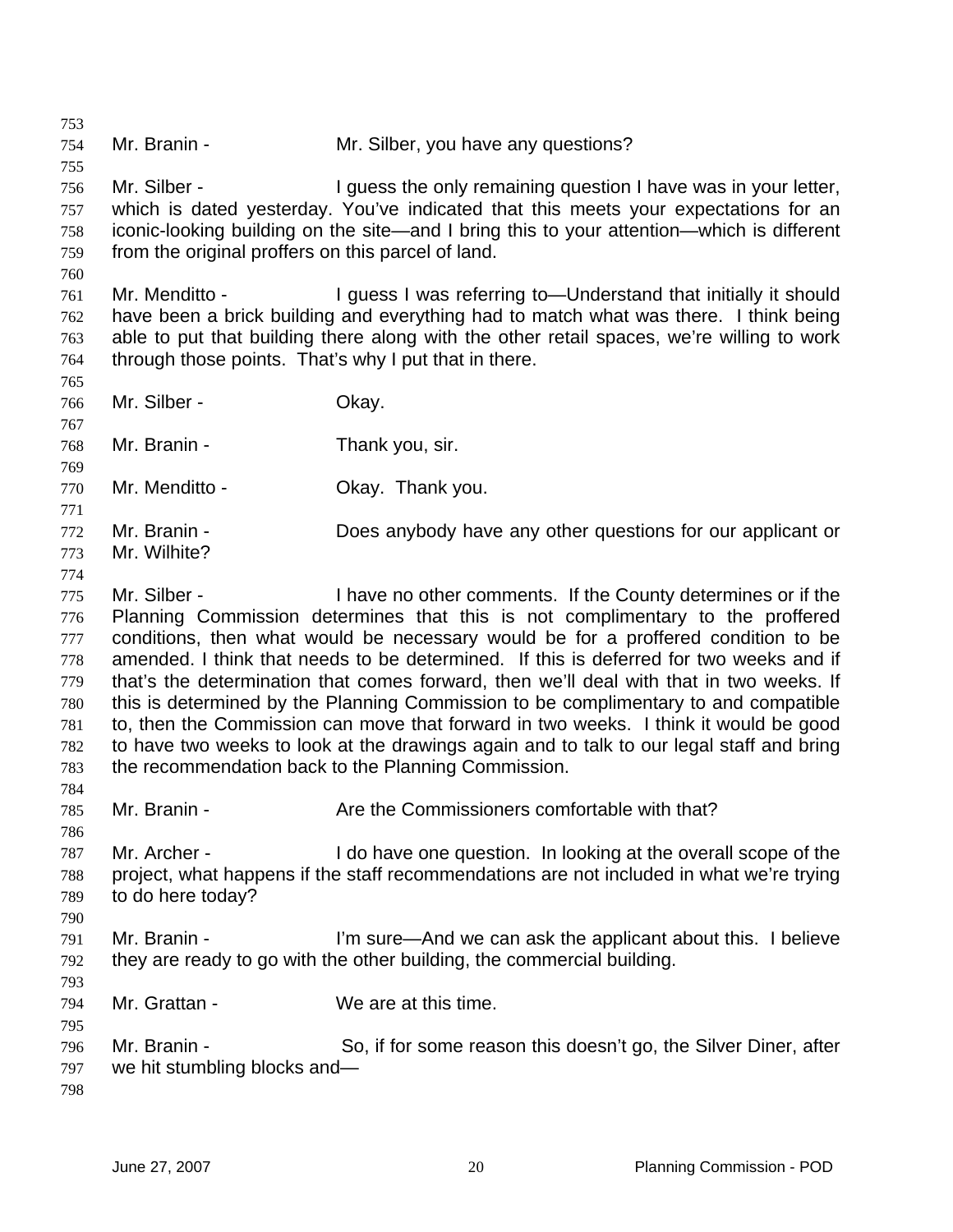Mr. Grattan - Yeah. I would presume through the process that we'd get a POD approval. If someone applied for a building permit for the Silver Diner that doesn't have architecturals approved, it would not get a building permit. 799 800 801 802 803 804 805 806 807 808 809 810 811 812 813 814 815 816 817 818 819 820 821 822 823 824 825 826 827 828 829 830 831 832 833 834 835 836 837 838 839 840 841 842 843 844 Mr. Branin - The State of the Silver Diner doesn't go into Innsbrook at all…. Mr. Grattan - The You all have the net there to catch this. If you all don't approve the architecture, it can hold up a building permit, so it won't be built. Mr. Branin - The And something else will go in there. Mr. Grattan - The State of the Would need architectural approval, I guess. Mr. Branin - Ckay. Mr. Archer - I just wanted to make sure it wouldn't put the whole thing in jeopardy. Mr. Branin - The I don't believe it is. Mr. Archer - Okay. Mr. Branin - Can you answer that, Mr. Grattan? The other building isn't contingent on the Silver Diner. Mr. Grattan - It should not be. The POD is not phased. Mr. Branin - I think where Mr. Archer is going with this is if there is a problem down the line and for some reason the Silver Diner doesn't go, it's not going to hold up the other building. Mr. Grattan - Let me defer. Mr. Johnson - I'm Rich Johnson, president of Wilton. Good morning. I didn't know we would get into this much discussion, but based on the scope of the project and the size of it, if the Silver Diner does not go forward, the other buildings will not go forward as well. The site is small enough and the project small enough that the mobilization cost to build just the 9,000-square-foot building plus the 2,000-square-foot coffee shop, or 11,000 feet, trying to do that and then remobilize to do another transaction on the corner, this site would be so burdened with construction and so forth that we would do it all or do it none. I think that was the essence of your question. The only portion that's pre-leased is the Silver Diner portion. The balance of it would be build as speculative space. Although we have some obviously good prospects for it, we haven't signed any leases on that because the key anchor to the situation is the Silver Diner on the corner.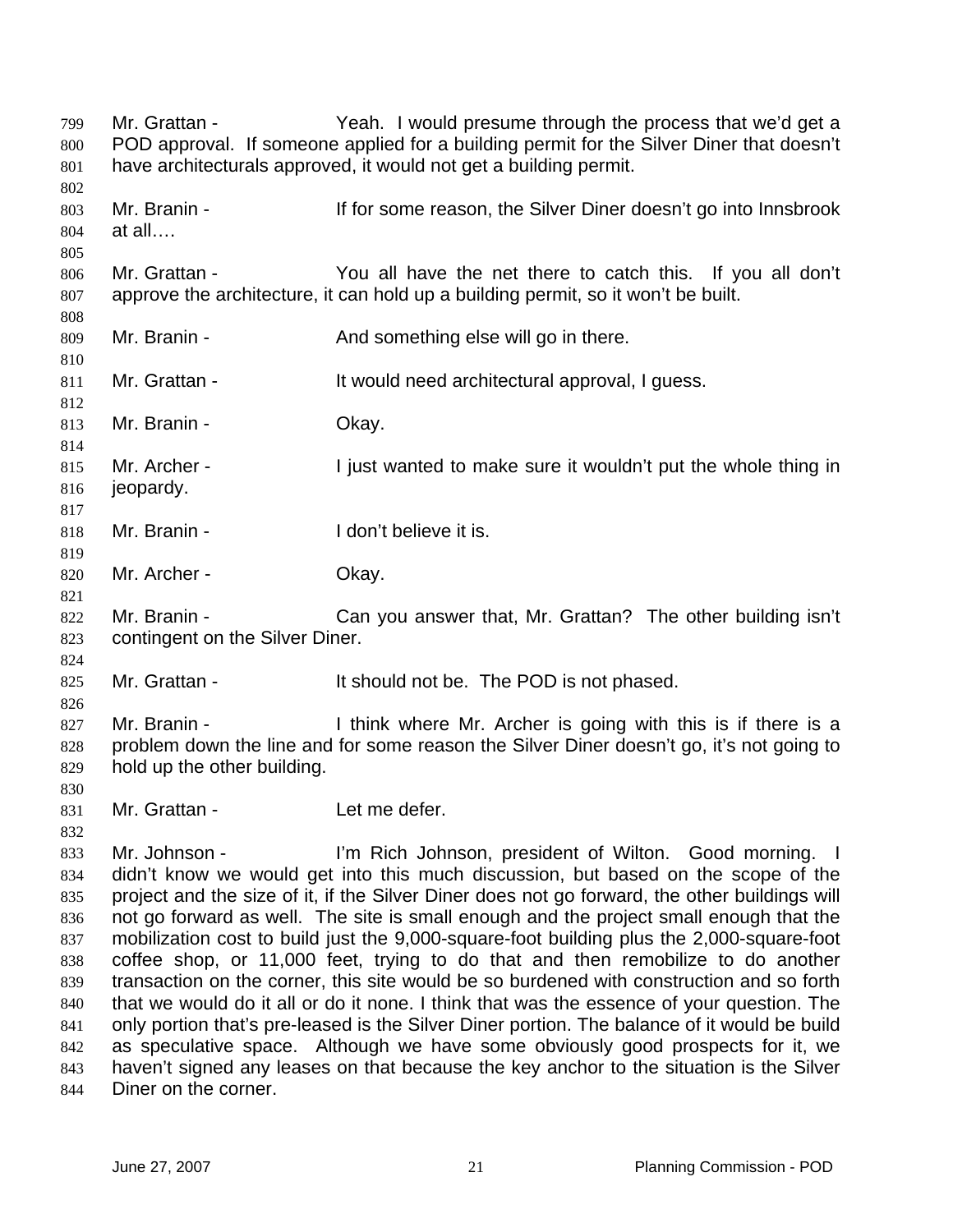845 846 847 848 849 850 851 852 853 854 855 856 857 858 859 860 861 862 863 864 865 866 867 868 869 870 871 872 873 874 875 876 877 878 879 880 881 882 883 884 885 886 887 888 889 Mr. Branin - **CKAY, thank you.** Any other questions? Okay. Mr. Silber, any questions? Mr. Silber - No sir. Mr. Branin - All right. I would like to move to approve POD-34-07, Wilton Square, the entire site plan and architectural elevations for the retail building. However, I move for a deferral of the architectural elevations for the Silver Diner portion only to the July  $12<sup>th</sup>$  meeting. Mr. Jernigan - Second. Mr. Branin - **Motion made by Mr. Branin, seconded by Mr. Jernigan. All in** favor say aye. All opposed say no. The ayes have it, the motion carries. The Planning Commission approved POD-34-07, Wilton Square (site plan and architectural elevations for the retail building only) subject to annotations on the plans, the standard conditions attached to these minutes for developments of this type, and the following additional conditions: 9. **AMENDED** - A detailed landscaping plan shall be submitted to the Department of Planning for review and Planning Commission approval prior to the issuance of any occupancy permits. 24. The right-of-way for widening of W. Broad Street (U.S. Route 250) and Cox Road as shown on approved plans shall be dedicated to the County prior to any occupancy permits being issued. The right-of-way dedication plat and any other required information shall be submitted to the County Real Property Agent at least sixty (60) days prior to requesting occupancy permits. 25. The easements for drainage and utilities as shown on approved plans shall be granted to the County in a form acceptable to the County Attorney prior to any occupancy permits being issued. The easement plats and any other required information shall be submitted to the County Real Property Agent at least sixty (60) days prior to requesting occupancy permits. 26. The developer shall provide fire hydrants as required by the Department of Public Utilities and Division of Fire. 27. A concrete sidewalk meeting County standards shall be provided along the north side of W. Broad Street (U. S. Route 250) and the east side of Cox Road. 28. Outside storage shall not be permitted. 29. The proffers approved as a part of zoning cases C-2C-93 and C-61C-95 shall be incorporated in this approval. 30. The developer shall install an adequate restaurant ventilating and exhaust system to minimize smoke, odors, and grease vapors. The plans and specifications shall be included with the building permit application for review and approval. If, in the opinion of the County, the type system provided is not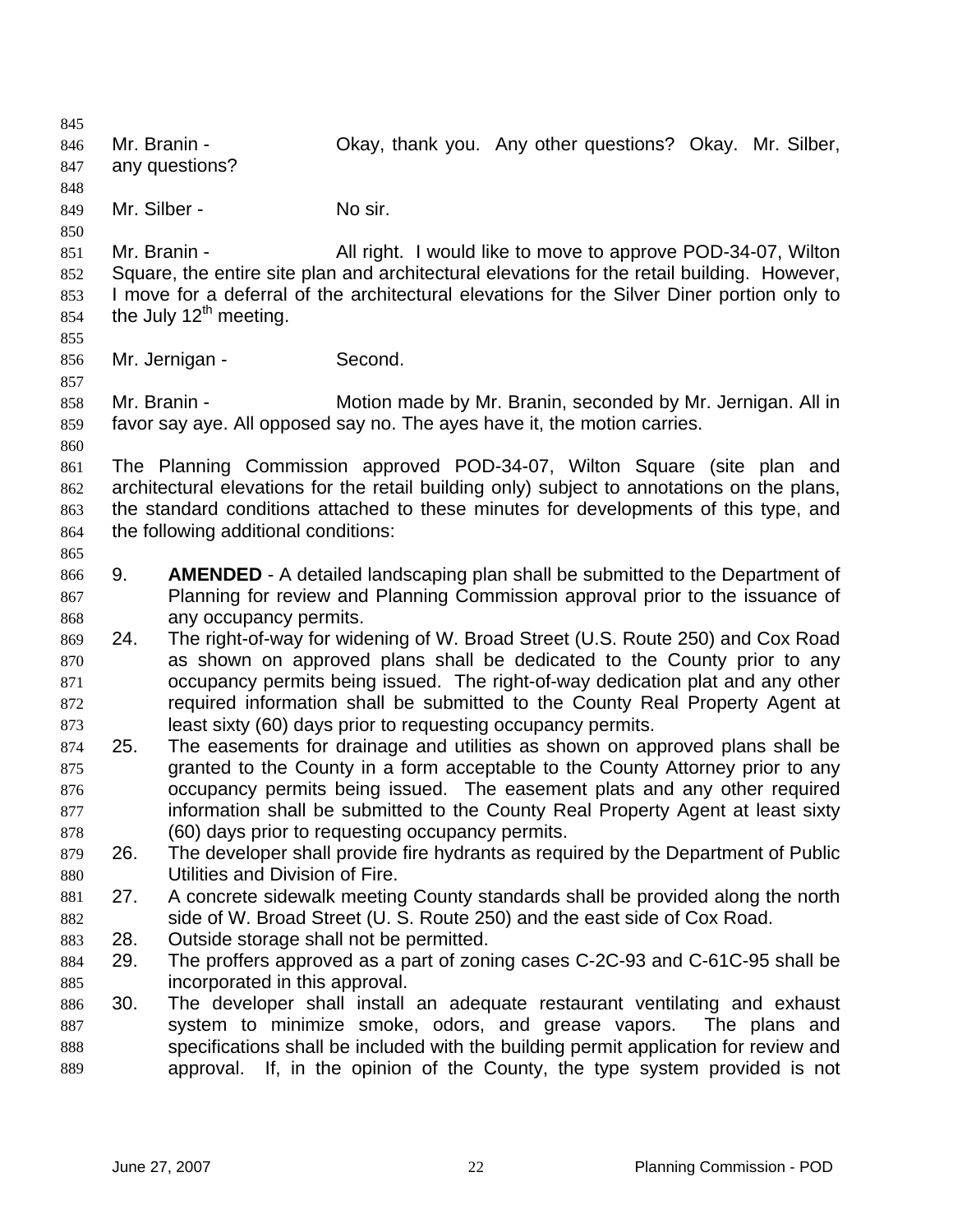effective, the Commission retains the rights to review and direct the type of system to be used. 890 891

- 892 893 894 895 31. The certification of building permits, occupancy permits and change of occupancy permits for individual units shall be based on the number of parking spaces required for the proposed uses and the amount of parking available according to approved plans.
- 896 897 898 32. Deviations from County standards for pavement, curb or curb and gutter design shall be approved by the County Engineer prior to final approval of the construction plans by the Department of Public Works.
- 899 900 901 33. Evidence of a joint ingress/egress and maintenance agreement must be submitted to the Department of Planning and approved prior to issuance of a certificate of occupancy for this development.
- 902 903 904 905 906 907 34. The location of all existing and proposed utility and mechanical equipment (including HVAC units, electric meters, junction and accessory boxes, transformers, and generators) shall be identified on the landscape plans. All equipment shall be screened by such measures as determined appropriate by the Director of Planning or the Planning Commission at the time of plan approval.
- 908 909 The Planning Commission deferred POD-34-07, Wilton Square (architectural elevations for the Silver Diner only), to its July 12, 2007 meeting.
- 910

#### 911 **SUBDIVISION**

912

SUB-17-07 Nature's Way (June 2007 Plan) Harmony and Telegraph **Grattan Associates for Sharon J. Kendall:** The 8.47 acre site proposed for a subdivision of 8, single-family homes is located at the terminus of Harmony and Telegraph Roads, 10100 Telegraph Road, on parcels 785- 765-3846 and 784-765-7757. The zoning is R-2A, One-Family Residence District. County water and sewer. **(Fairfield) 8 Lots**

913

914

Roads

- Mr. Branin Is anyone in opposition to SUB-17-07, Nature's Way (June
- 915 2007 Plan)? No one?
- 916

917 918 919 920 921 Mr. Garrison - Good morning. Nature's Way is a subdivision at the terminus of Telegraph Road. Just handed to you is a revised plan that shows the turnaround at the end of Telegraph Road and elimination of the common area. Staff has annotated the plan to show a no ingress/egress planting strip addition to the proposed Triple Woods Court.

922

923 924 925 926 927 Yesterday afternoon, Stuart Grattan indicated that the owner does not wish to provide common areas as originally proposed and the former pond and area previously shown as common area will be incorporated with Lot #7, which contains the existing dwelling. Should the dam ever be rebuilt and the pond is reestablished, the property owner would need to meet Public Works requirements; however, to date, Mr. Grattan and Ms. Kendal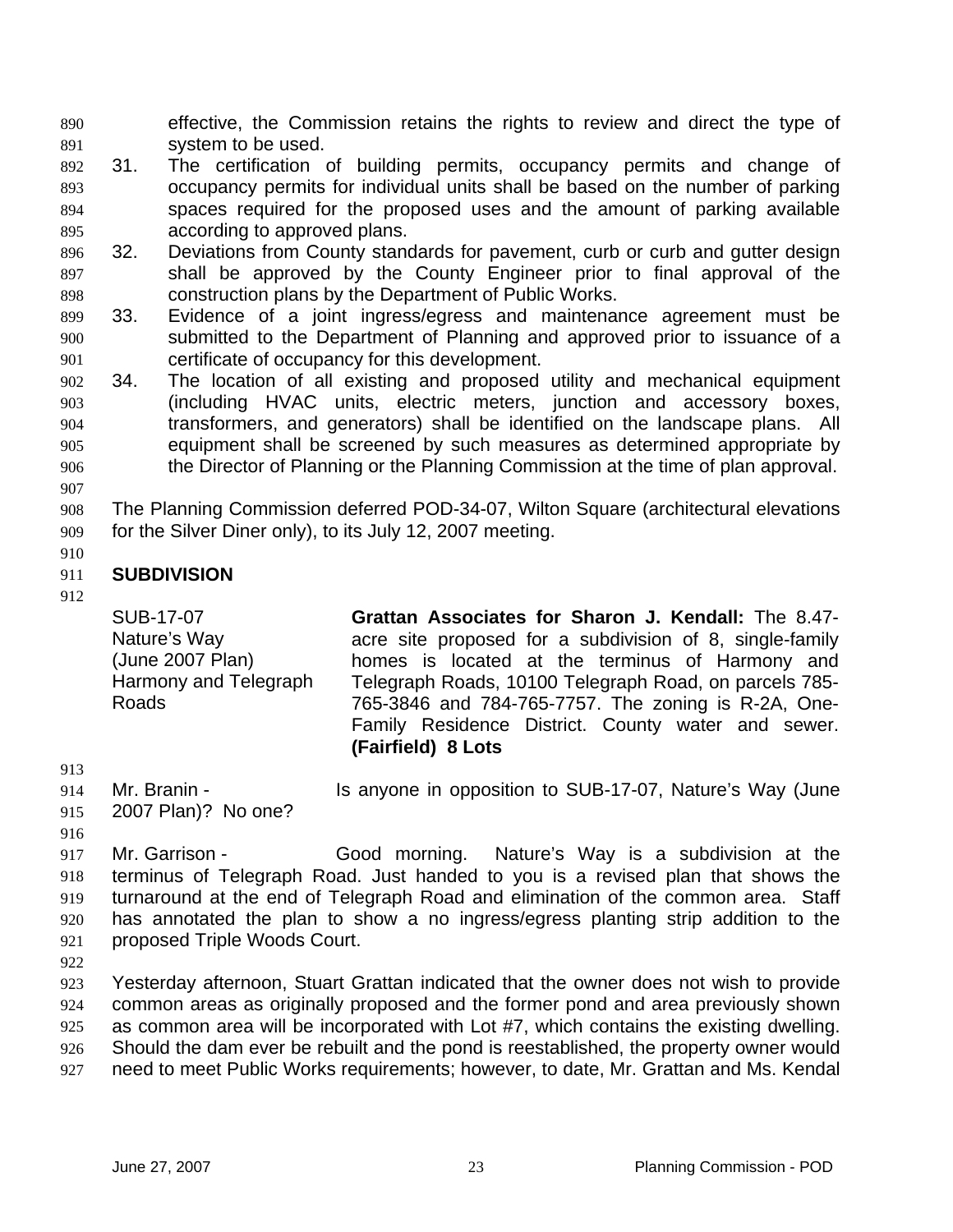are not sure whether repairing the dam is a practical option and are not ready to commit to stating one way or the other. 928 929

930

931 932 933 934 935 936 Should the Commission act on this request and waive the time limits, staff recommends that condition #15 and #16 in your addendum be deleted, as they are no longer applicable. In addition to the standard conditions for subdivisions served by public utilities, the additional conditions on the agenda, and condition #17 in your addendum, staff can recommend approval. Staff and representatives of the applicant are available to answer any questions you may have.

937

939

947

- 938 Mr. Branin - Thank you, Mr. Garrison. Mr. Archer?
- 940 941 942 Mr. Archer - Mr. Garrison, when you and I talked yesterday, there were some items that in your mind were sort of holding up approval of this project. Do these three conditions take care of what you were concerned about?
- 943 944 945 946 Mr. Garrison - The two conditions, 15 and 16 that are in your addendum, won't apply because the existing dam and pond area will be owned by Ms. Kendall. So, the only condition that would apply is the turnaround at the terminus of Telegraph Road.
- 948 949 950 951 952 953 954 Mr. Silber - Correct me if I'm wrong, Mr. Garrison, but I think what's happened is this pond and dam were going to be associated with a common area, and are now being changed so this would be part of a lot. Therefore, we no longer need conditions 15 and 16 that are on your addendum. I think with this area that was common area now being incorporated into a lot addresses some of staff's concerns and issues. It's eliminated a need for a couple of addendum conditions. The only one that would apply would be #17 that I guess would become #15.
- 955

956 957 958 959 Mr. Archer - Okay. That's a little bit confusing for me, so I'm sure it is for everybody else. I guess one of the major issues that Greg and I talked about was having site amenities, and that in his mind, if the pond were reconstructed, that would be considered a common area amenity. Are we satisfied with what we've got left now?

960

963

965

- 961 962 Mr. Garrison - Since there is no common area, there won't be any amenities provided.
- 964 Mr. Archer - Ckay. And we can't get any, any other way, I suppose, then.
- 966 967 Mr. Silber - Right. I think with the size of this subdivision (eight lots), I think amenities would be nice, but I don't think it's imperative.
- 969 Mr. Archer - It's not a deal-breaker.
- 970 971 Mr. Silber - Right.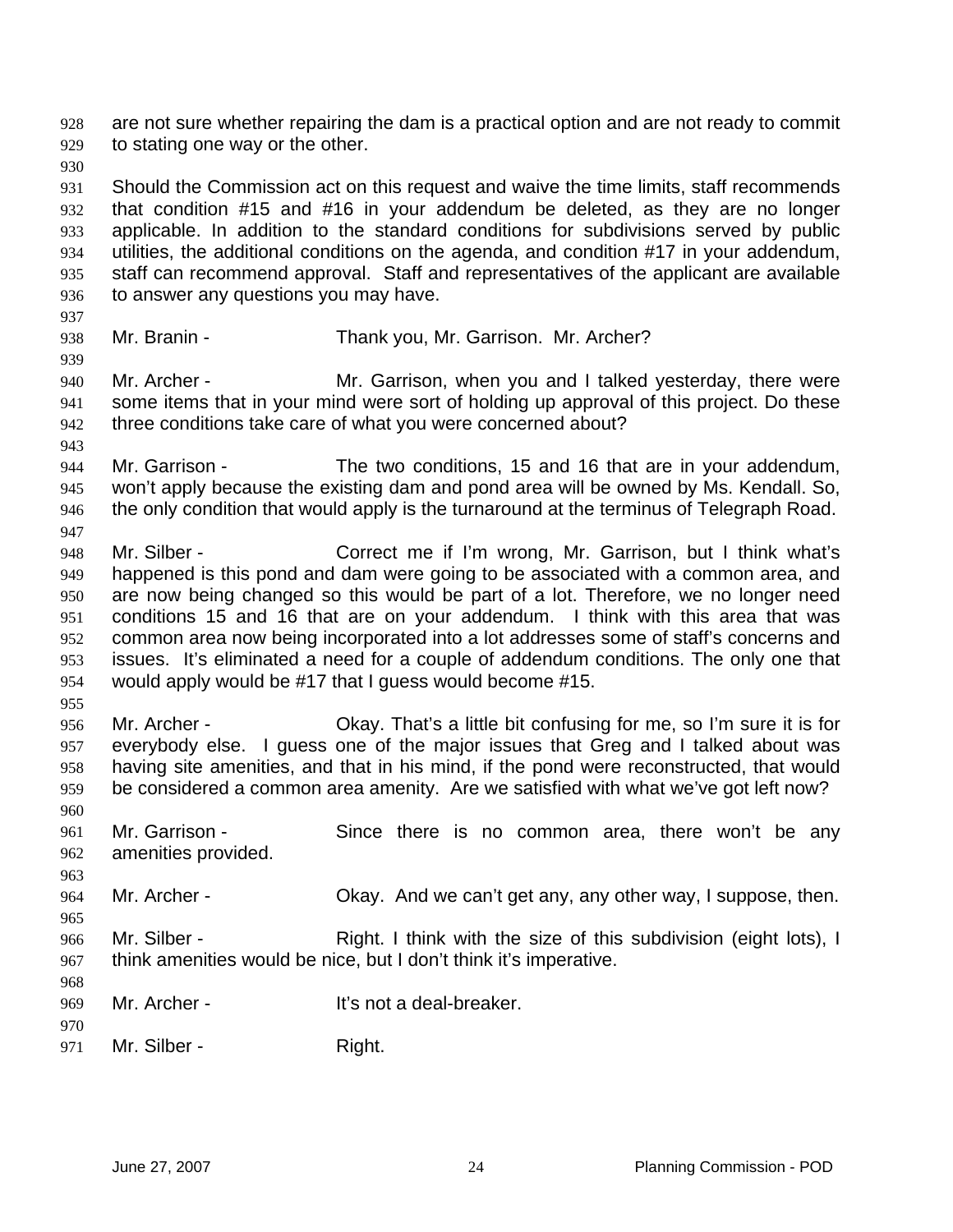Mr. Branin - That was kind of what my thought was. It's not a huge subdivision. The shape of it is quite odd. The ingress/egress issue we discussed yesterday. That's been taken care of. Mr. Garrison - Yes. Mr. Archer - Okay. Mr. Branin - **All right.** Do you need to hear from the applicant? Mr. Archer - I don't think so. I don't know of anything else Mr. Grattan could tell us. Mr. Branin - That's great. Mr. Archer - My motion, then, would not include items 15 and 16 on the addendum? Mr. Silber - That's correct. Mr. Branin - Does he need to waive time limits? Mr. Garrison - Yes, waiver of time limits is needed. Mr. Archer - Chay. Mr. Grattan, do you have anything you need to say? Mr. Grattan - This is Stuart Grattan with Grattan Associates. Sounds like you're ready to approve. I don't want to mess that up. Mr. Branin - **Mr. Grattan, you've learned.** Mr. Grattan - It's taken a while. Mr. Branin - Classic conversations we've had. Mr. Archer - Okay. Well, Mr. Chairman, with that, let me first move for approval of the revised plan that we received this morning. Mr. Wright - Second. Mr. Branin - **Motion made by Mr. Archer, seconded by Mr. Jernigan. All in** favor say aye. All opposed say no. The ayes have it, the motion carries. Mr. Archer - I meant to say time limits. And also I would move for approval of SUB-17-07, Nature's Way (June 2007 Plan), subject to staff recommendations, standard conditions for subdivisions served by public utilities, and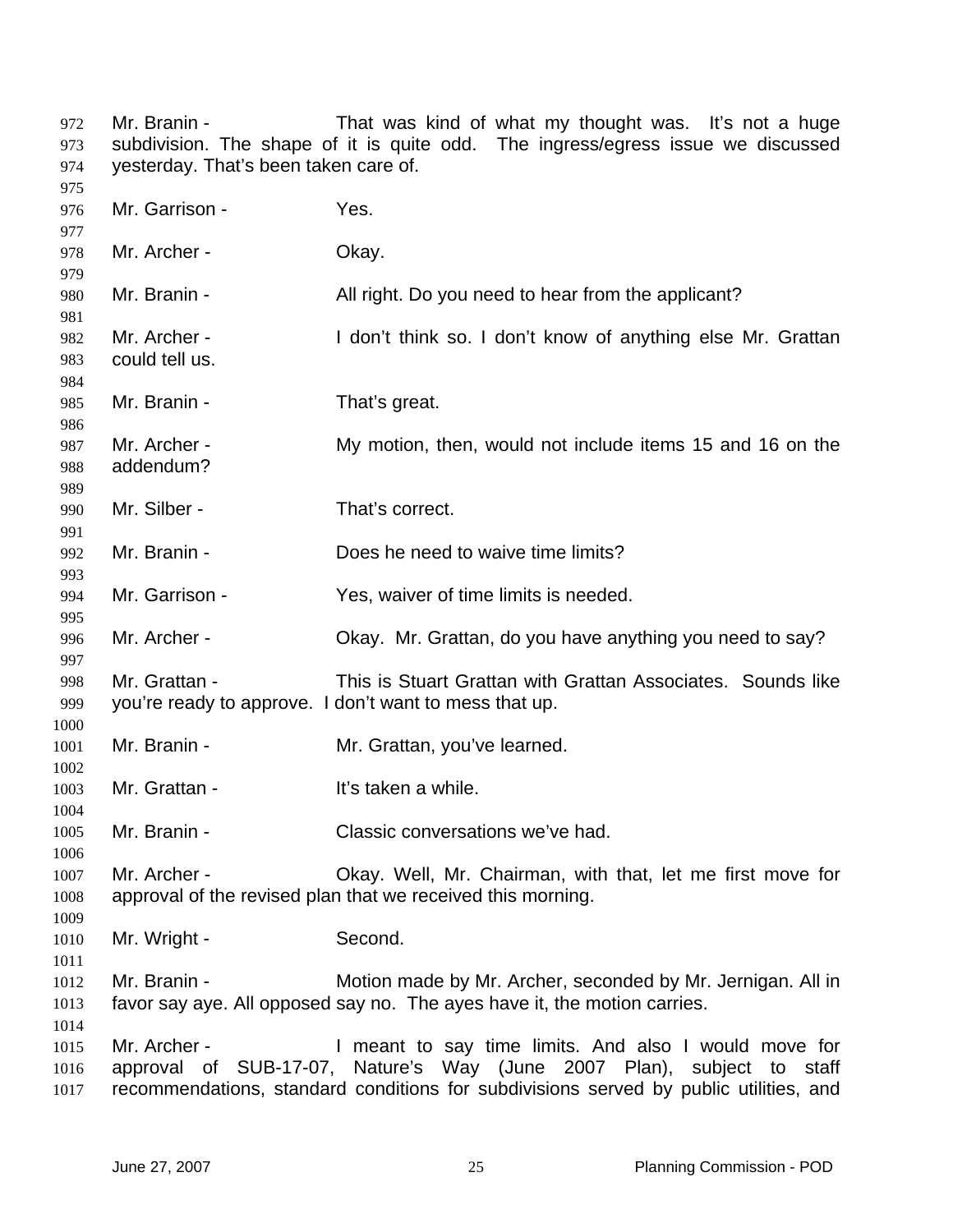- the additional conditions 12, 13, 14, and #17 on the addendum, with the elimination of 15 and 16. 1018 1019
- 1020
- 1021 Mr. Vanarsdall - Second.

1022

1025

1030

1023 1024 Mr. Branin - **Motion made by Mr. Archer, seconded by Mr. Vanarsdall. All** in favor say aye. All opposed say no. The ayes have it, the motion carries.

1026 1027 1028 1029 The Planning Commission granted conditional approval to SUB-17-07, Nature's Way (June 2007 Plan), subject to the standard conditions attached to these minutes for subdivisions served by public utilities, the annotations on the plans and the following additional conditions:

- 1031 1032 1033 1034 12. The detailed plant list and specifications for the landscaping to be provided within the 25-foot-wide planting strip easement along the future Trivett Woods Court shall be submitted to the Department of Planning for review and approval prior to recordation of the plat.
- 1035 1036 13. Any necessary offsite drainage easements must be obtained prior to approval of the construction plan by the Department of Public Works.
- 1037 1038 1039 1040 1041 14. Prior to requesting the final approval, a draft of the covenants and deed restrictions for the maintenance of the common area by a homeowners association shall be submitted to the Department of Planning for review. Such covenants and restrictions shall be in a form and substance satisfactory to the County Attorney and shall be recorded prior to recordation of the subdivision plat.
- 1042 15. **ADDED**  The pond shall be replaced to Department of Public Works current 1043 standards or the breached area shall be graded and stabilized to restore original 1044 stream flows.
- 1045 16. **ADDED** Should the pond be repaired to current Department of Public Works 1046 standards, a dam breach analysis shall be submitted for review and approval to 1047 **the Director of Public Works.**
- 1048 1049 17. **ADDED** - A turn-around shall be constructed at the terminus of Telegraph Road as required by the Director of Public Works.
- 1050

### 1051 **PLAN OF DEVELOPMENT**

1052

POD-36-07 American Child Care @ Towne Center West – W. Broad Street

**Balzer & Associates, Inc. for Towne Center West, LLC and American Child Care Properties:** Request for approval of a plan of development as required by Chapter 24, Section 24-106 of the Henrico County Code, to construct a one-story, 14,000 square foot child care facility in an existing shopping center. The 1.37-acre site is located along the east line of Towne Center West Boulevard (private), approximately 325 feet north of W. Broad Street (U.S. Route 250), on parcel 735-764-3923. The zoning is B-2C, Business District (Conditional) and WBSO, West Broad Street Overlay District. County water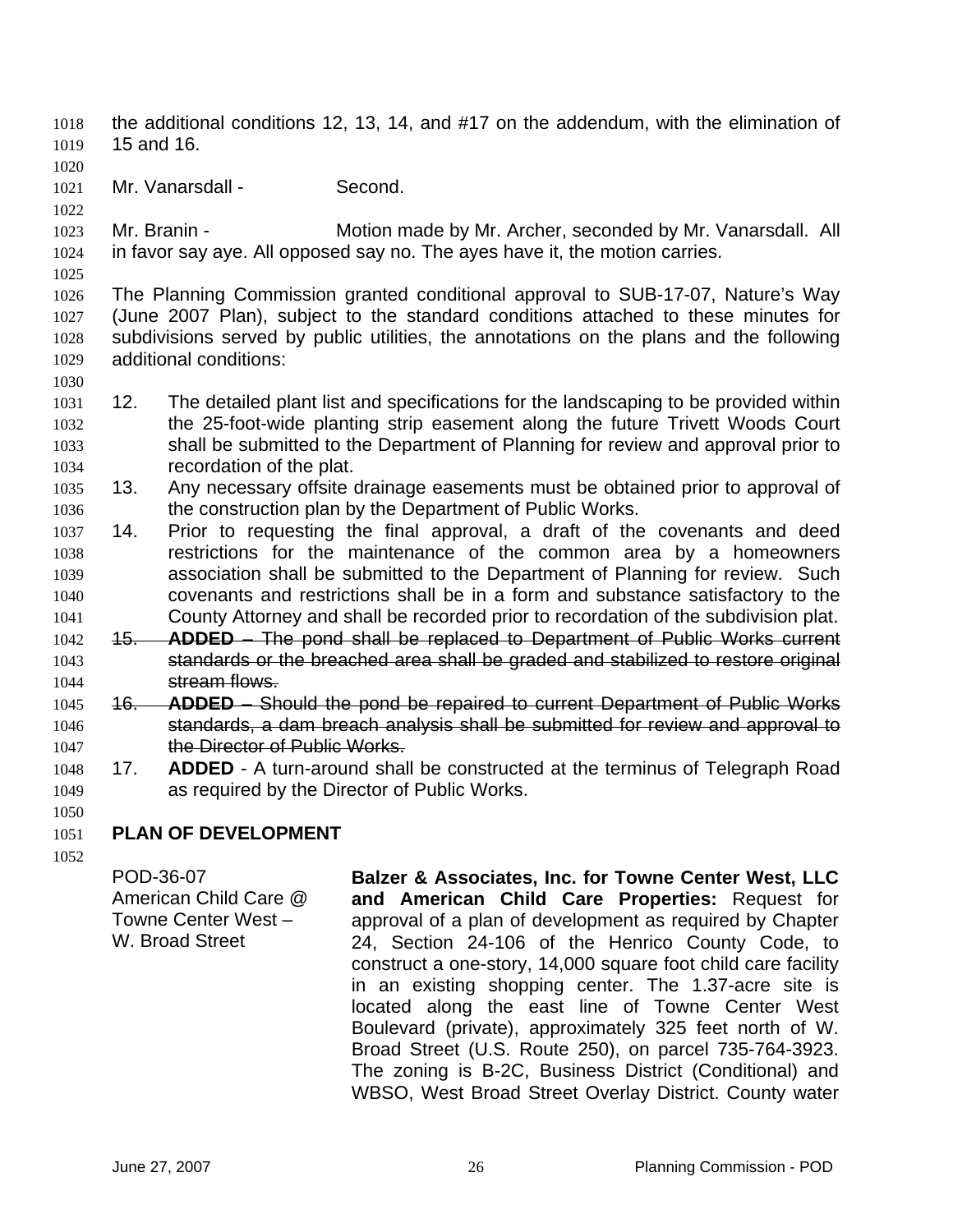# and sewer. **(Three Chopt)**

1054 1055 1056 Mr. Branin - Is anyone in opposition to POD-36-07, American Child Care @ Towne Center West? No one. Mr. Wilhite, you're on again. They're wearing you out today, aren't they?

1057 1058 1059 1060 1061 1062 1063 1064 1065 1066 1067 1068 1069 1070 1071 1072 1073 1074 1075 Mr. Wilhite - Thank you. We had revised architectural plans submitted to us last week. There is a proffered requirement on the site that requires all buildings to have at least 35% brick on their facades. The applicant had to add additional brick to meet that requirement. Staff has looked at the revised plan. We do have some suggested changes. We have discussed this with the applicant and they appear to be in agreement. We just handed out the plan that we received to you. The brick that was added is along the south elevation, which is the upper elevation here. The brick is actually underneath an overhang, a veranda. It's recessed behind the veranda. In front of the veranda is actually the playground, the play area with the play equipment and various shade structures. In front of this, is located the Ethan Allen building. This entire site is actually about 15 feet below the West Broad Street grade, so the area where brick was added to meet the requirement is actually in an area that's probably not going to be very visible. What staff wanted to do was to relocate the extra brick to an area that was going to be more visible, and what we've proposed is that all the brick underneath this veranda, except for a brick base, be relocated to this north elevation. The bottom half of this would be brick, where it shows EIFS right now. Actually, this area is going to be more visible from the access drives that run through Town Center West Shopping Center.

1076

1079

1082

1053

1077 1078 With that, staff can recommend approval of the site plan and the revised architectural plans with staff annotations.

1080 1081 Mr. Branin - Would you mind going through one more time the moving of the brick? It's moving from where to where?

1083 1084 1085 1086 1087 1088 1089 1090 1091 1092 Mr. Wilhite - The Yes. Where the brick was added was along the south elevation. This is facing Broad Street. However, it's behind Ethan Allen and below the West Broad Street grade and a playground is in front of this. We don't think it's going to be very visible from most vantage points. What we've asked them to do is except for a brick base that matches the base of the columns, that the brick that was added to this south façade be moved to the north façade at the bottom here of this half showing on the screen. This area is going to be more visible from the interior drives within Town Center West. We think from the aesthetic standpoint, that would be a more beneficial application.

1093 1094 1095 Mr. Branin - Ckay. Thank you. Does anybody have any questions for Mr. Wilhite? None? Does anybody need to hear from the applicant? None? Okay. Do I have to waive time limits?

1096

1097 Mr. Wilhite - No, we received these plans last week.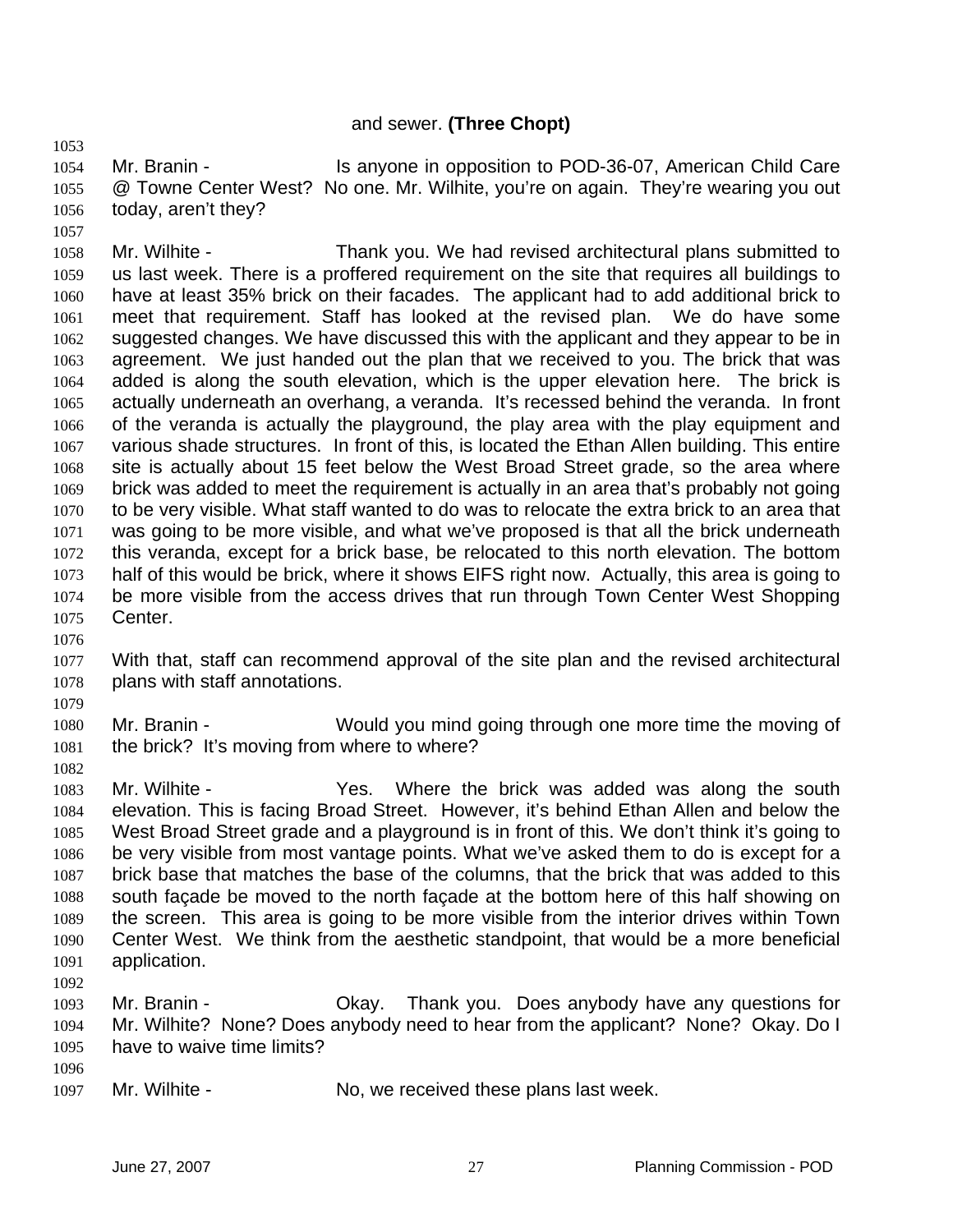1098

1099 1100 1101 Mr. Branin - All right. Then I would like to move for approval of POD-36-07, American Child Care @ Towne Center West with conditions 24 through 32. I didn't have any additional conditions.

1102 1103

1104

Mr. Vanarsdall - Second.

1105 1106 Mr. Branin - **Motion made by Mr. Branin, seconded by Mr. Vanarsdall. All** in favor say aye. All opposed say no. The ayes have it, the motion carries.

1107

1111

1108 1109 1110 The Planning Commission approved POD-36-07, American Child Care @ Towne Center West subject to annotations on the plans, the standard conditions attached to these minutes for developments of this type, and the following additional condition(s):

- 1112 1113 1114 1115 1116 24. The easements for drainage and utilities as shown on approved plans shall be granted to the County in a form acceptable to the County Attorney prior to any occupancy permits being issued. The easement plats and any other required information shall be submitted to the County Real Property Agent at least sixty (60) days prior to requesting occupancy permits.
- 1117 1118 25. The developer shall provide fire hydrants as required by the Department of Public Utilities and Division of Fire.
- 1119 26. Outside storage shall not be permitted.
- 1120 1121 27. The proffers approved as a part of zoning case C-49C-04 shall be incorporated in this approval.
- 1122 1123 1124 28. Deviations from County standards for pavement, curb or curb and gutter design shall be approved by the County Engineer prior to final approval of the construction plans by the Department of Public Works.
- 1125 1126 1127 1128 1129 1130 29. The conceptual master plan for additional parking, as submitted with this application, is for planning and information purposes only. All subsequent detailed plans of development and construction plans needed to implement this conceptual plan may be administratively reviewed and approved and shall be subject to all regulations in effect at the time such subsequent plans are submitted for review/approval.
- 1131 1132 30. The ground area covered by all the buildings shall not exceed in the aggregate 25 percent of the total site area.
- 1133 1134 31. No merchandise shall be displayed or stored outside of the building(s) or on sidewalk(s).
- 1135 1136 1137 1138 1139 32. The location of all existing and proposed utility and mechanical equipment (including HVAC units, electric meters, junction and accessory boxes, transformers, and generators) shall be identified on the landscape plans. All equipment shall be screened by such measures as determined appropriate by the Director of Planning or the Planning Commission at the time of plan approval.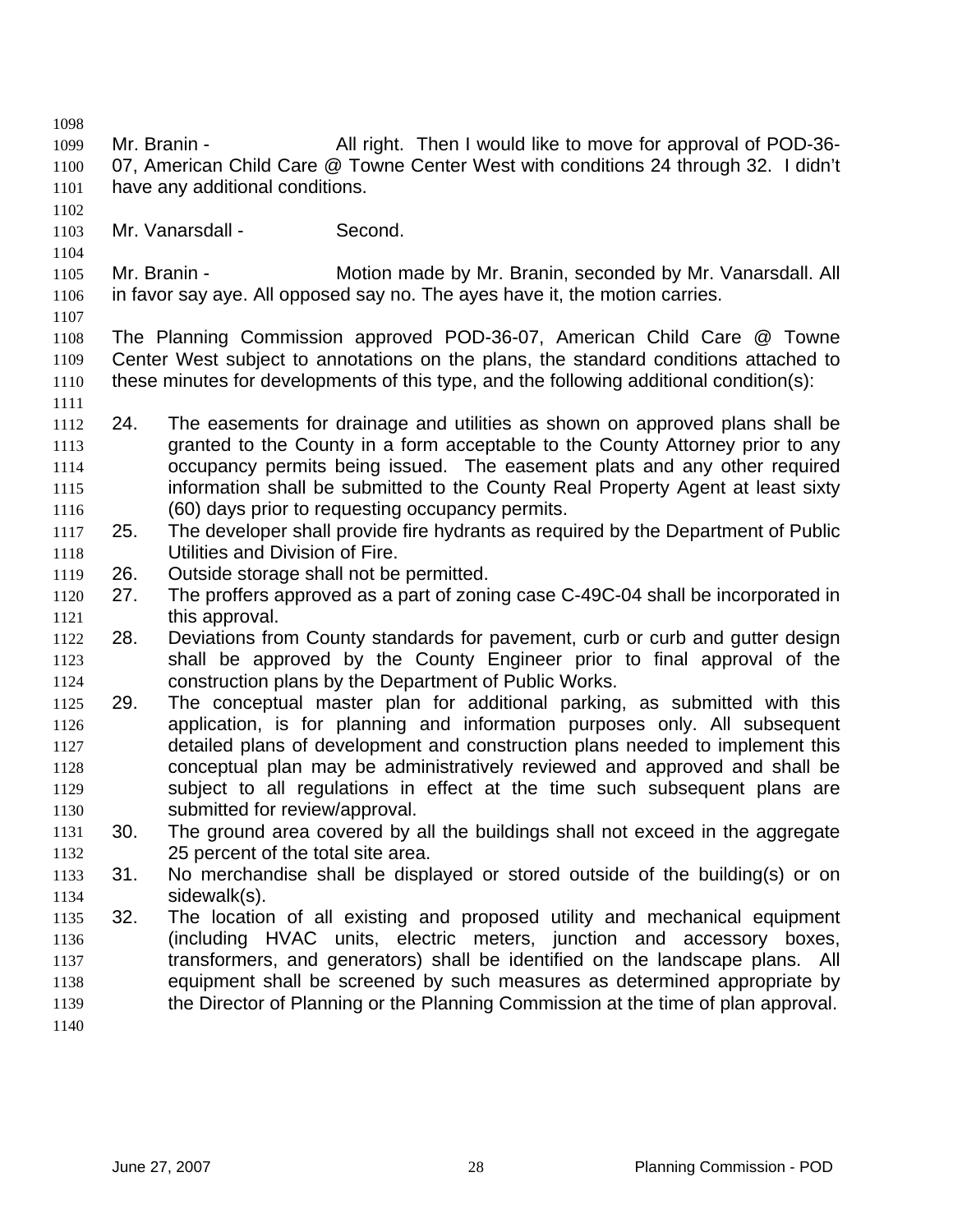## 1141 **PLAN OF DEVELOPMENT**

1142

|  | POD-40-07<br><b>Steeple Chase, Sections</b><br>3 and $4 - N$ . Laburnum<br>Avenue and Steeple Lane | Bay Design Group, P.C. for Steeple Land<br>Development, LLC and Community Development<br><b>Partners, Inc.:</b> Request for approval of a plan of<br>development as required by Chapter 24, Section 24-106 of<br>the Henrico County Code, to construct Section 3<br>consisting of 24, single-family detached residences on<br>zero lot lines and Section 4 consisting of 10, two-story<br>townhouse units for sale. The 9.613-acre site is located on<br>west line of N. Laburnum Avenue and the east line of E.<br>Richmond Road approximately 550 feet north of the<br>intersection of N. laburnum Avenue and Steeple Lane on<br>parcels 809-724-5973 and 809-724-8062. The zoning is<br>R-5, General Residence District, R-5C, General Residence<br>District (Conditional) and ASO (Airport Safety Overlay)<br>District. County water and sewer. (Varina) |
|--|----------------------------------------------------------------------------------------------------|--------------------------------------------------------------------------------------------------------------------------------------------------------------------------------------------------------------------------------------------------------------------------------------------------------------------------------------------------------------------------------------------------------------------------------------------------------------------------------------------------------------------------------------------------------------------------------------------------------------------------------------------------------------------------------------------------------------------------------------------------------------------------------------------------------------------------------------------------------------|
|--|----------------------------------------------------------------------------------------------------|--------------------------------------------------------------------------------------------------------------------------------------------------------------------------------------------------------------------------------------------------------------------------------------------------------------------------------------------------------------------------------------------------------------------------------------------------------------------------------------------------------------------------------------------------------------------------------------------------------------------------------------------------------------------------------------------------------------------------------------------------------------------------------------------------------------------------------------------------------------|

1144 1145 1146 Mr. Branin - The Standard Standard Standard Is anyone in opposition to POD-40-07, Steeple Chase, Sections 3 and 4? There's only one person left other than staff. Good morning, Mr. Kennedy.

1147

1143

1148 1149 1150 1151 1152 1153 1154 1155 1156 1157 1158 Mr. Kennedy - Good morning. I'm batting cleanup. A revised plan was submitted yesterday to address staff's concerns regarding the lot width of Lot 54. That's the lot at the end of the cul-de-sac with the zero lot lines. It's this lot here. As you can see, it's kind of an awkward-shaped lot. The revised plan has been annotated by staff to show how the lot lines can be revised to make Lot 54 and 55 standard lots and satisfy lot widths. Staff has figured out how to make this work, actually correct it. The revised plan is actually annotated and is in your packet. It shows how the houses will line up. The houses would actually line up even though those lots are kind of awkward. Staff feels as long as they line up and are in good relationship with other, we can recommend approval. Therefore, we're recommending approval with the additional condition 42, which would require the applicant to revise the plan as annotated by staff.

1159

1160 1161 1162 1163 1164 Staff recommends approval of the plan, subject to annotations on the plans, standard conditions of developments of this type, conditions 24 through 41 on the agenda, and condition #42 on the addendum. The applicant has agreed with staff's recommendations. Since the plan was submitted after last Friday's deadline, a waiver of time limits is required.

1165

1169

1166 1167 1168 Condition 42 shall read, "The plat shall be revised as annotated, to make lots 54 and 55 standard lots and to provide adequate lot width for both lots prior approval of final construction plans."

1170 1171 Mr. Branin - Does anybody have any other questions for Mr. Kennedy?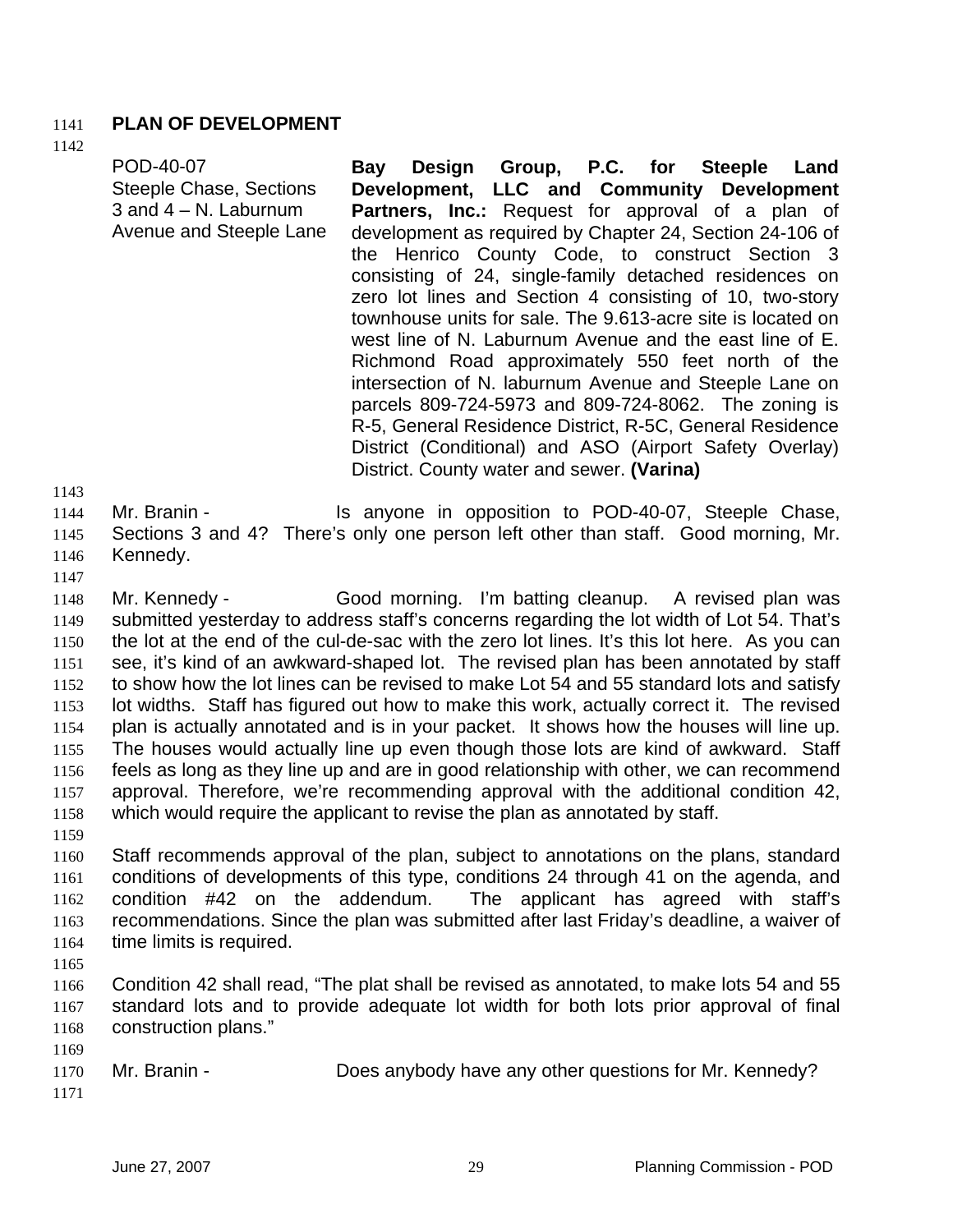Mr. Jernigan - The Mr. Kennedy, on the zoning case for this, how many townhouses could they have? 1172 1173 1174 1175 1176 1177 1178 1179 1180 1181 1182 1183 1184 1185 1186 1187 1188 1189 1190 1191 1192 1193 1194 1195 1196 1197 1198 1199 1200 1201 1202 1203 1204 1205 1206 1207 1208 1209 1210 1211 1212 1213 1214 1215 1216 1217 Mr. Kennedy - Sixty-eight, because actually townhouses… The townhouse…. Mr. Silber - The Are you talking about townhouses, only the townhouse portion? Mr. Jernigan - Excuse me. That property was already zoned. Mr. Kennedy - The townhouses were already zoned. Mr. Jernigan - So, that was already zoned R-5. I thought they could have18, but they're only requesting 10. Mr. Kennedy - Right. On the other side of the creek, if you see here on the plan, this creek here, the previous sections, Sections 1 and 2 are here. This is Sections 3 and 4. Mr. Jernigan - I'm straight. That's all I have. I don't have any more questions. Mr. Branin - None? Mr. Jernigan - No. I was miscalculating. That's all right. Mr. Branin - Chay. Would you like to hear from the applicant? Mr. Jernigan - No, I'm fine. Mr. Branin - Well, then I'll be happy to entertain a motion. Mr. Jernigan - Mr. Kennedy worked this out so well, we're going to save the applicant from having to come up and explain anything. All right. First of all, I would like to waive the time limits for POD-40-07, Steeple Chase, Sections 3 and 4. Mr. Vanarsdall - Second. Mr. Branin - **Motion made by Mr. Jernigan, seconded by Mr. Vanarsdall.** All in favor say aye. All opposed say no. The ayes have, the motion carries. Mr. Jernigan - With that, I will move for approval of POD-40-07, Steeple Chase, Sections 3 and 4 on North Laburnum, subject to the conditions for developments of this type and the following additional conditions #24 through 41 and #42 on the addendum.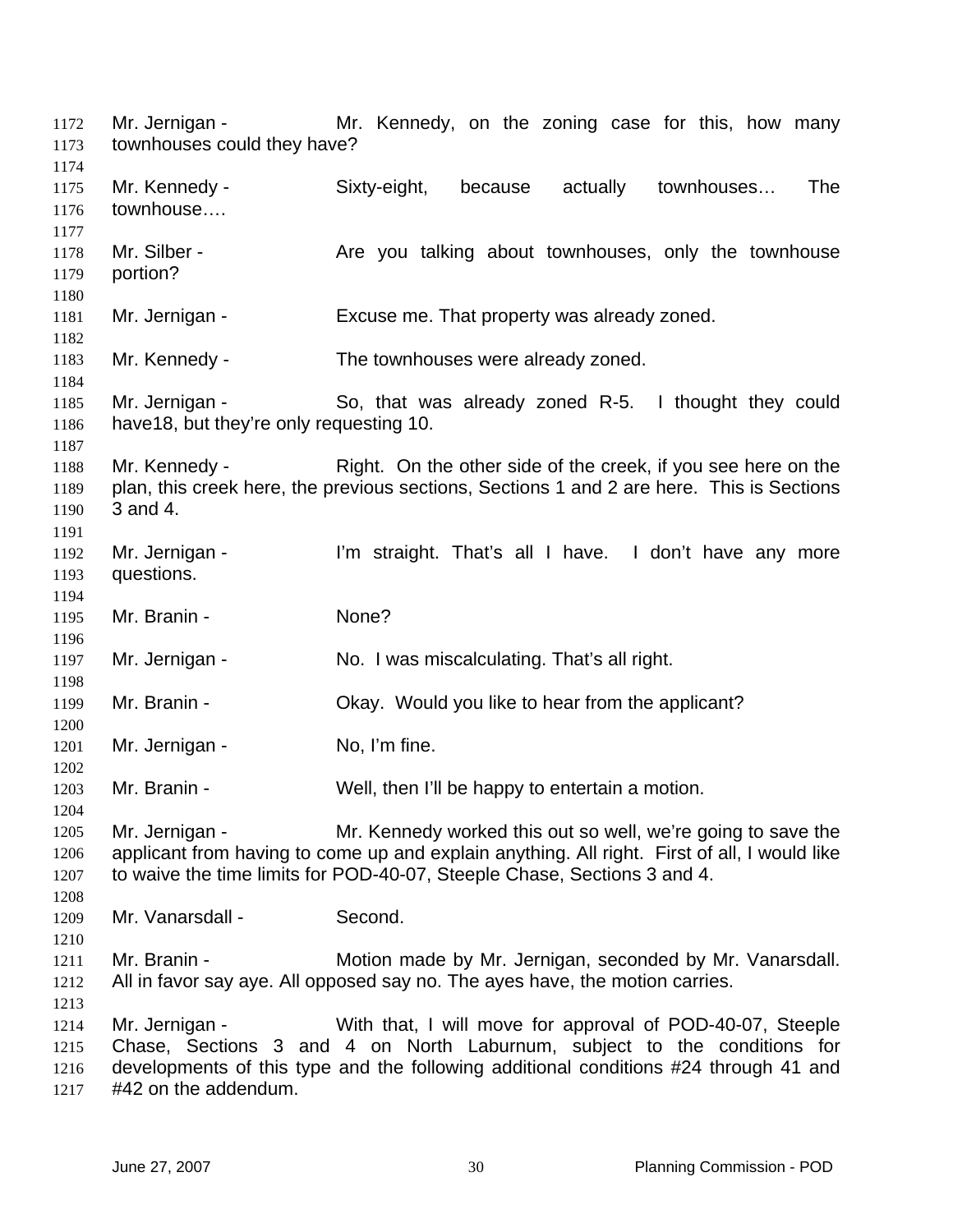- 1218 Mr. Vanarsdall Second.
- 1220 1221 Mr. Branin - **Motion made by Mr. Jernigan, seconded by Mr. Vanarsdall.** All in favor say aye. All opposed say no. The ayes have it, the motion carries.
- 1222

1226

1219

1223 1224 1225 The Planning Commission approved POD-40-07, Steeple Chase, Sections 3 and 4 subject to annotations on the plans, the standard conditions attached to these minutes for developments of this type, and the following additional conditions:

- 1227 1228 24. The subdivision plat for Steeple Chase shall be recorded before any building permits are issued.
- 1229 1230 1231 1232 1233 25. The right-of-way for widening of Laburnum Avenue and E. Richmond Road as shown on approved plans shall be dedicated to the County prior to any occupancy permits being issued. The right-of-way dedication plat and any other required information shall be submitted to the County Real Property Agent at least sixty (60) days prior to requesting occupancy permits.
- 1234 1235 1236 1237 1238 26. The easements for drainage and utilities as shown on approved plans shall be granted to the County in a form acceptable to the County Attorney prior to any occupancy permits being issued. The easement plats and any other required information shall be submitted to the County Real Property Agent at least sixty (60) days prior to requesting occupancy permits.
- 1239 1240 1241 1242 1243 27. The limits and elevations of the 100-year frequency flood shall be conspicuously noted on the plan "Limits of 100 Year Floodplain." In addition, the delineated 100-year floodplain must be labeled "Variable Width Drainage and Utility Easement." The easement shall be granted to the County prior to the issuance of any occupancy permits.
- 1244 1245 28. The developer shall provide fire hydrants as required by the Department of Public Utilities and Division of Fire.
- 1246 1247 1248 29. Prior to issuance of a certificate of occupancy for any building in this development, the engineer of record shall certify that the site has been graded in accordance with the approved grading plans.
- 1249 1250 30. A concrete sidewalk meeting County standards shall be provided along Laburnum Avenue.
- 1251 1252 1253 31. Windows on the zero lot line side of the dwelling can only be approved with an exception granted by the Building Official and the Director of Planning during the building permit application process.
- 1254 1255 32. The proffers approved as a part of zoning case C-20C-06 shall be incorporated in this approval.
- 1256 1257 1258 33. Any necessary off-site drainage and/or water and sewer easements must be obtained in a form acceptable to the County Attorney prior to final approval of the construction plans.
- 1259 1260 1261 34. Deviations from County standards for pavement, curb or curb and gutter design shall be approved by the County Engineer prior to final approval of the construction plans by the Department of Public Works.
- 1262 1263 35. The pavement shall be of an SM-2A type and shall be constructed in accordance with County standard and specifications. The developer shall post a defect bond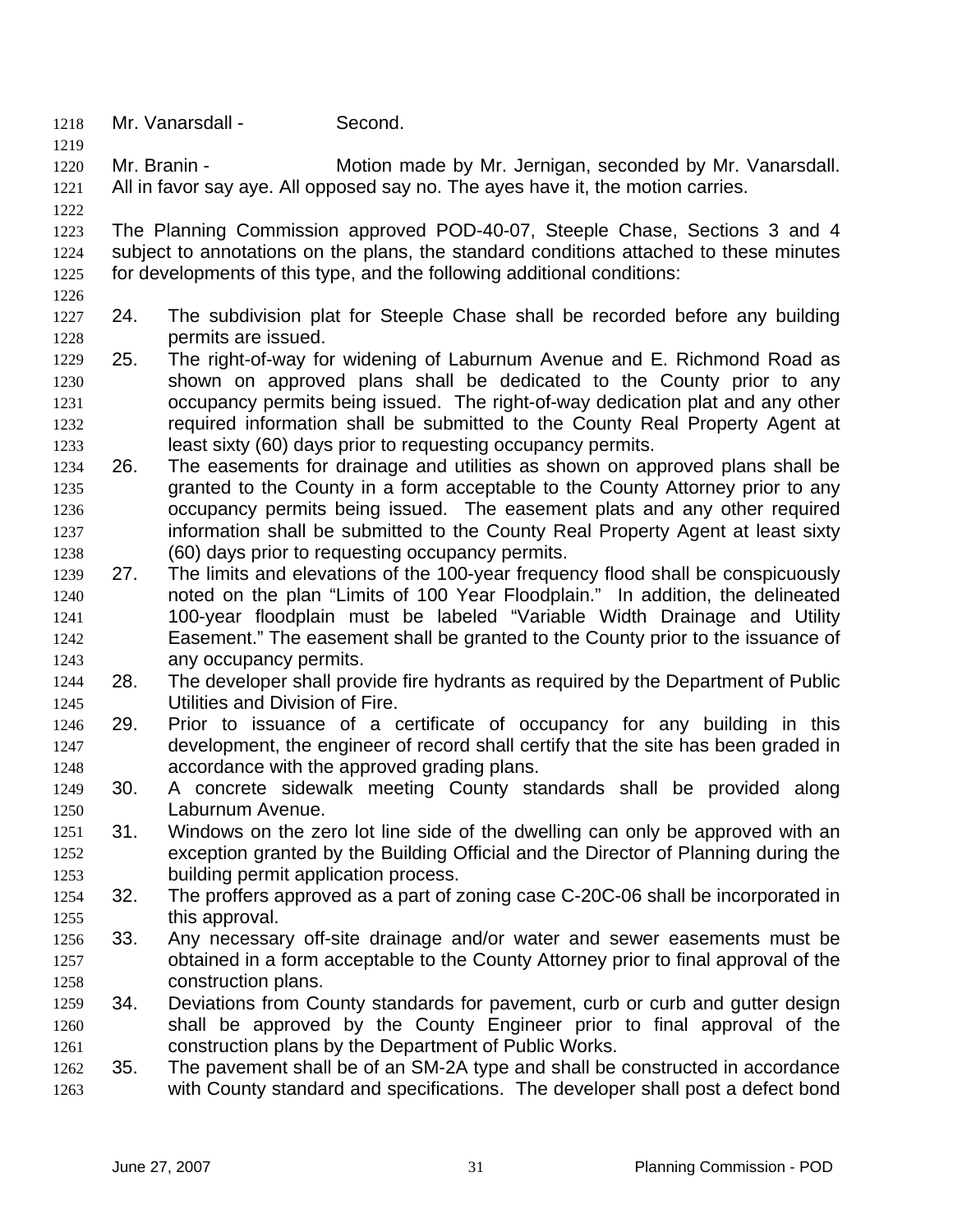for all pavement with the Department of Planning - the exact type, amount and implementation shall be determined by the Director of Planning, to protect the interest of the members of the Homeowners Association. The defect bond shall remain in effect for a period of three years from the date of the issuance of the final occupancy permit. Prior to the issuance of the last Certificate of Occupancy, a professional engineer must certify that the roads have been designed and constructed in accordance with County standards. 1264 1265 1266 1267 1268 1269 1270

- 1271 1272 36. Storm water retention, based on the 50-10 concept, shall be incorporated into the drainage plans.
- 1273 1274 1275 37. Insurance Services Office (ISO) calculations must be included with the plans and contracts and must be approved by the Department of Public Utilities prior to the issuance of a building permit.
- 1276 1277 1278 38. Approval of the construction plans by the Department of Public Works does not establish the curb and gutter elevations along the Henrico County maintained right-of-way. The elevations will be set by Henrico County.
- 1279 1280 1281 1282 1283 39. The location of all existing and proposed utility and mechanical equipment (including HVAC units, electric meters, junction and accessory boxes, transformers, and generators) shall be identified on the landscape plans. All equipment shall be screened by such measures as determined appropriate by the Director of Planning or the Planning Commission at the time of plan approval.
- 1284 40. The unit house numbers shall be visible from the parking areas and drives.
- 1285 1286 1287 1288 41. The names of streets, drives, courts and parking areas shall be approved by the Richmond Regional Planning District Commission and such names shall be included on the construction plans prior to their approval. The standard street name signs shall be installed prior to any occupancy permit approval.
- 1289 1290 1291 42. **ADDED** - The plat shall be revised as annotated, to make lots 54 and 55 standard lots and to provide adequate lot width for both lots prior approval of final construction plans.
- 1293 Mr. Branin - **Mr. Kennedy, thank you so much.** You did a great job, sir.
- 1295 1296 Mr. Silber - Next on the agenda would be consideration of your minutes from the May 23, 2007 meeting.
- 1298 Mrs. Jones - The Mrs. Dones - The Mrs. 2016.
- 1300 Mr. Vanarsdall - Second.
- 1302 1303 Mr. Branin - Motion made by Mrs. Jones, seconded by Mr. Vanarsdall. All in favor say aye. All opposed say no. The ayes have it, the motion carries.
- 1305 Mr. Jernigan - That was so quick.
- 1306 1307 1308 Mr. Branin - **Mr. Archer, did you have anything to add?** Okay, we're done.

1292

1294

1297

1299

1301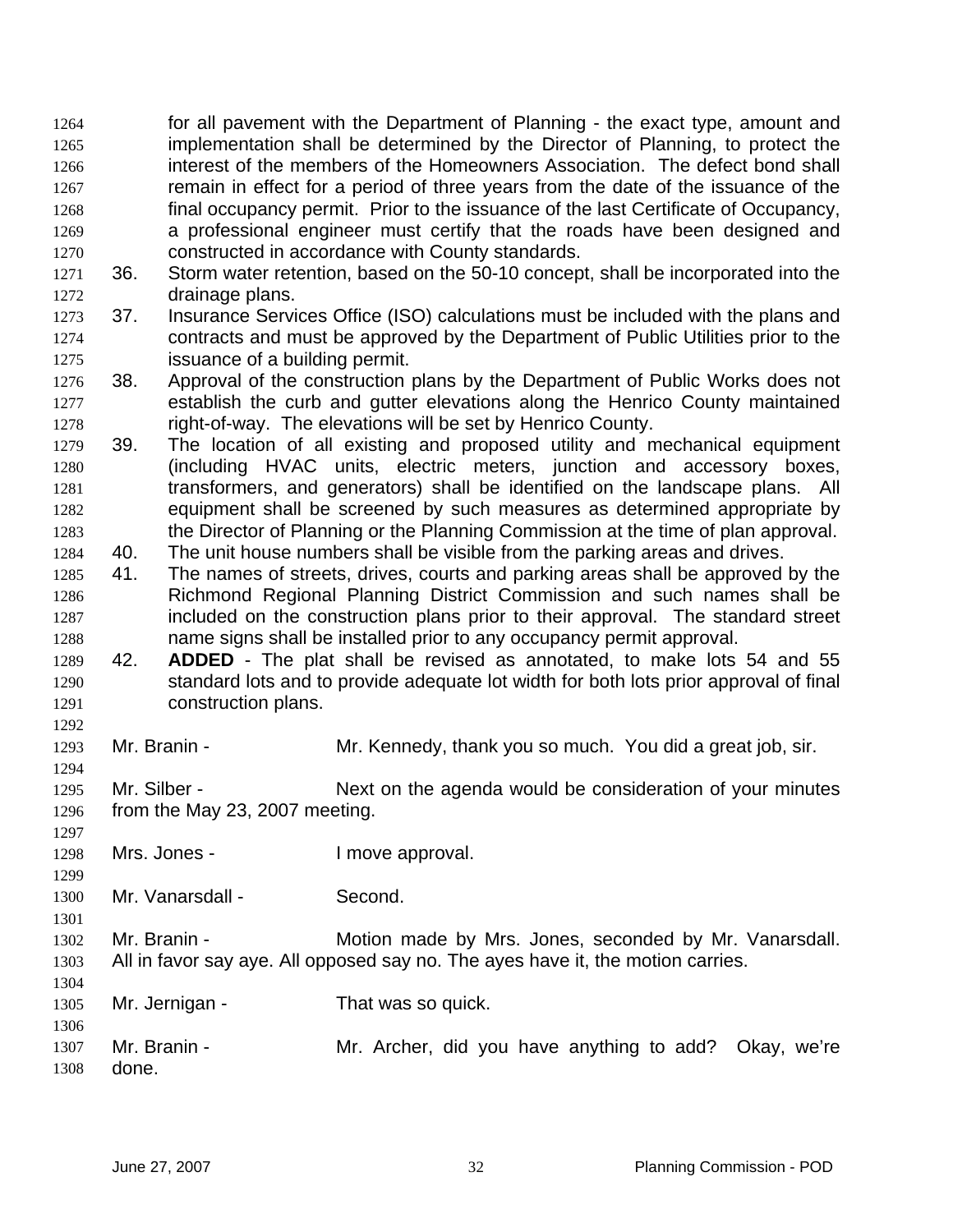Mr. Vanarsdall - I'll tell you why that was so quick. It's in the morning paper that in Japan, they can run a movie off in two seconds or two minutes when you want to copy one, and it takes us two hours in the United States. So, they want the United States to speed up. That's the reason I seconded so quickly. 1309 1310 1311 1312 1313 1314 1315 1316 1317 1318 1319 1320 1321 1322 1323 1324 1325 1326 1327 1328 1329 1330 1331 1332 1333 1334 1335 1336 1337 1338 1339 1340 1341 1342 1343 1344 1345 1346 1347 1348 1349 1350 1351 1352 1353 Mr. Jernigan - Oh, okay. Mrs. Jones - Thank you. Mr. Branin - Ckay. Mr. Secretary, do you have a couple of other comments. Mr. Silber - The Super State I have two short comments. One is that I wanted to introduce a summer intern that we have with us today. Scott, if you could please stand. This is Scott Rusz. Is that how you pronounce your name, Scott? Mr. Rusz - **It's Rusz.** Mr. Silber - Russ. Thank you. He is an intern. He is studying urban planning at Virginia Tech. He's with us for the summer and working very hard and doing a great job for us. So, he's here watching the Planning Commission in action. Mr. Branin - Good to meet you, Scott. Welcome. Mr. Vanarsdall - Where are you from? Mr. Rusz - **Mechanicsville**. Mr. Vanarsdall - Welcome. Mr. Silber - Thanks, Scott. The final comment I wanted to make is that at the last Planning Commission meeting, there was some question about motions and seconds. Mr. Vanarsdall had asked us to see if we could get to the bottom of that, to see if we can't find a way of avoiding that confusion in the future. I think the past practice has been that we require a motion and a second on all items. If there is not a second, then typically that motion drops and a second motion is requested. I will be meeting with our attorney to see if he can provide us with some guidance on that. If we do want to stay with the past practice, what I would probably recommend is that we put this into the Planning Commission Rules and Regulations so we can be straight on this in the future. I wanted to let you know that we're working on that and will be bringing something back to you shortly. Mr. Jernigan - I believe that when we looked into it, was it you telling us or somebody else, that when you have panels of under 12, that you don't need a—In *Robert's Rules of Order*, you do not need a second if you have less than 12 members

1354 on the panel.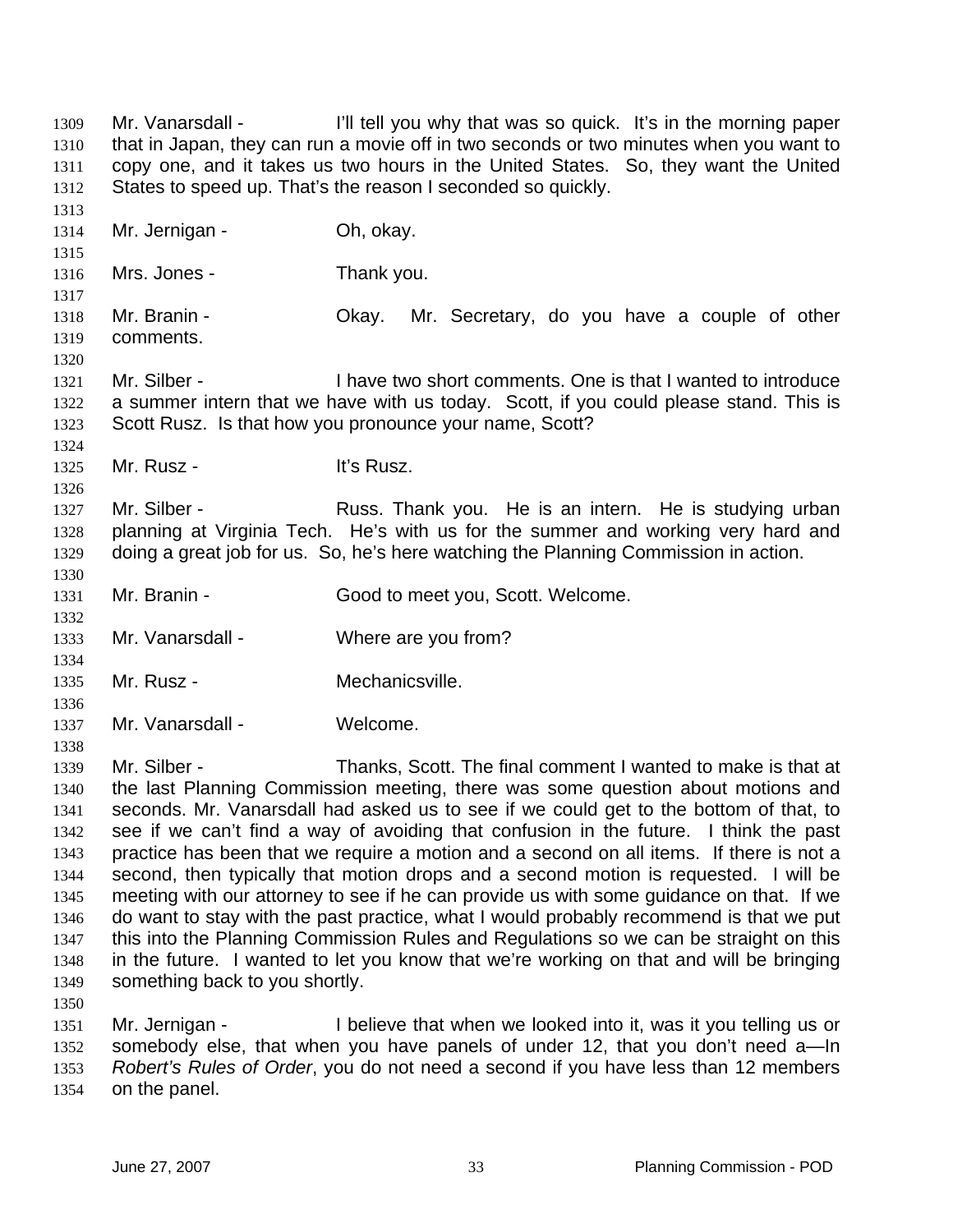Mr. Silber - That's correct. *Robert's Rules of Order* has two different procedures, one for large meetings and one for small meetings. Those requirements are different depending on the size of the meeting. At the same time, it is my understanding that the Planning Commission doesn't have to specifically follow the *Robert's Rules of Order*. We can use, perhaps, the past practice of requiring seconds on all motions. If that is the case, then I would probably suggest that we also have a motion and a second to approve the minutes, as well as adjourning. We would like to be consistent in everything we do as far as having a motion and a second. 1355 1356 1357 1358 1359 1360 1361 1362 1363

- 1364 1365 Mr. Vanarsdall - I agree wholeheartedly with that. I think we've been doing it for a century and I don't see any reason to drop it.
- 1367 1368 Mrs. Jones - I do think we need to be clear and all agree on what the system is.
- 1370 1371 1372 1373 Mr. Vanarsdall - I think it looks better. Some of the people, as you know, say everything is cut-and-dry anyway. Just to have a motion and just vote on it goes pretty quick. I think a second is much better. I think it should stay there and I think we should put it in the rules and regulations, because it's not in there now.
- 1374 1375 Mr. Silber - That's correct.
- 1377 1378 1379 1380 1381 1382 Mr. Jernigan - The only thing I see is if you have to have a second to vote on something, the perception sometimes in the audience is that if you second a motion, you're in favor of it. Maybe we should explain that. If we do go to where we still have to have a second, the Chairman may say, "We have to have a second to vote on it." You may be reluctant, especially if you have a big crowd out here that when you say, "I'll second the motion," it appears that you're in favor of it.
- 1384 Mr. Vanarsdall - That's not the way to do it.
- 1385 1386 1387 Mr. Jernigan - That's not the way we do it, but those people don't realize that.
- 1388 1389 1390 Mr. Vanarsdall - This is the way you do it. You say, "I'm going to second it only to get it on the floor," and they know right then you may not be for it.
- 1392 Mr. Jernigan - Exactly.
- 1394 Mr. Vanarsdall - We've done that before in the past.
- 1396 1397 1398 Mr. Silber - Well, if you'll allow us time to take a look at this, we'll bring back a recommendation for you all. I appreciate your patience. I have no other business. Maybe if we have a motion and a second to adjourn.
- 1399

1366

1369

1376

1383

1391

1393

1395

1400 Mr. Jernigan - I don't think you need a motion to adjourn.